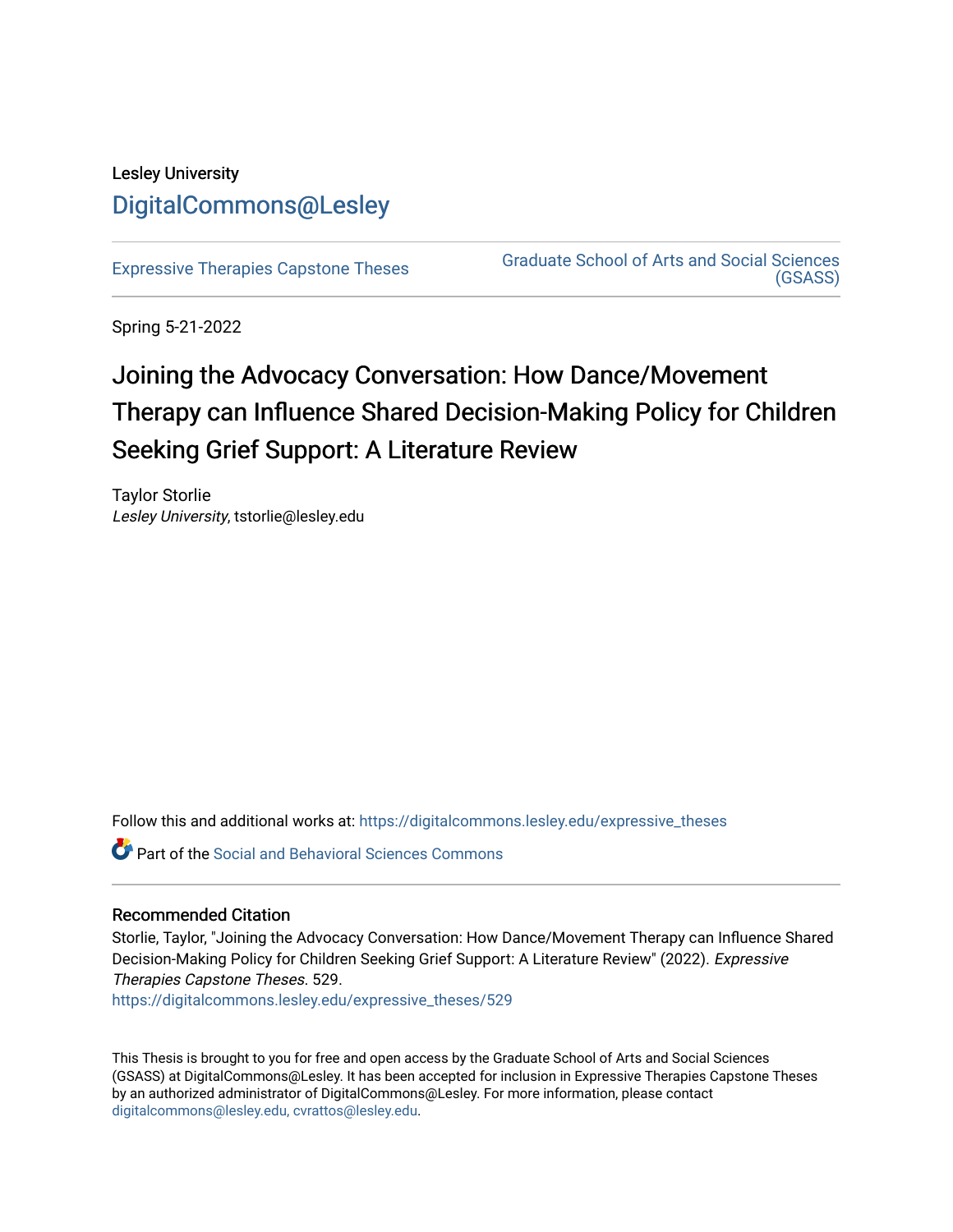# **Joining the Advocacy Conversation: How Dance/Movement Therapy can Influence Shared Decision-Making Policy for Children Seeking Grief Support: A Literature Review**

Thesis Capstone

Lesley University

22 April 2022

Taylor Storlie

Mental Health Counseling: Dance/Movement Therapy

Dr. Rebecca Zarate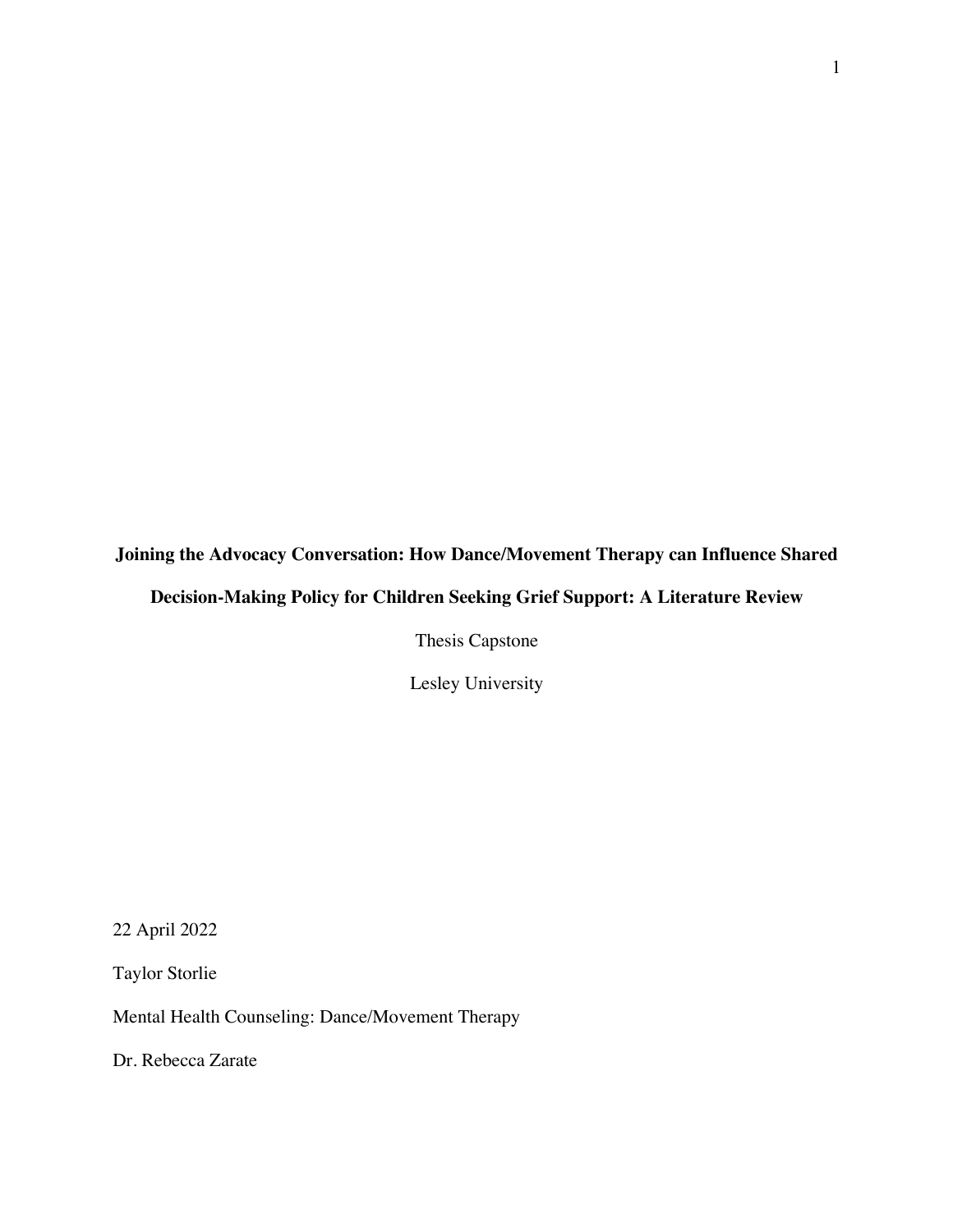#### Abstract

The intention if this capstone thesis is to bring awareness to the current state of children's grief support services and how dance/movement therapy can be used to address the areas where growth is required. The capacity of dance/movement therapy to facilitate the cocreation of improved grief support services lies in its ability to be used as an advocacy tool for children to process and express their experiences with grief. In collaboration with the shared decisionmaking model, the information gained from dance/movement therapy exploration can help children communicate their experiences with grief to those who have the power to shift how current grief support services are implemented. By analyzing the available research using a literature review format, three major themes surfaced. These themes include understanding children's unique experiences with grief, the need to create grief support services that respond appropriately to presenting needs and advocating for the implementation of those services. When children's voices are considered in the advocacy conversations that affect them, services can be structured to more effectively accommodate their needs. Based on these findings a tailored grief support framework for children was created outlining how to integrate the key takeaways from this research.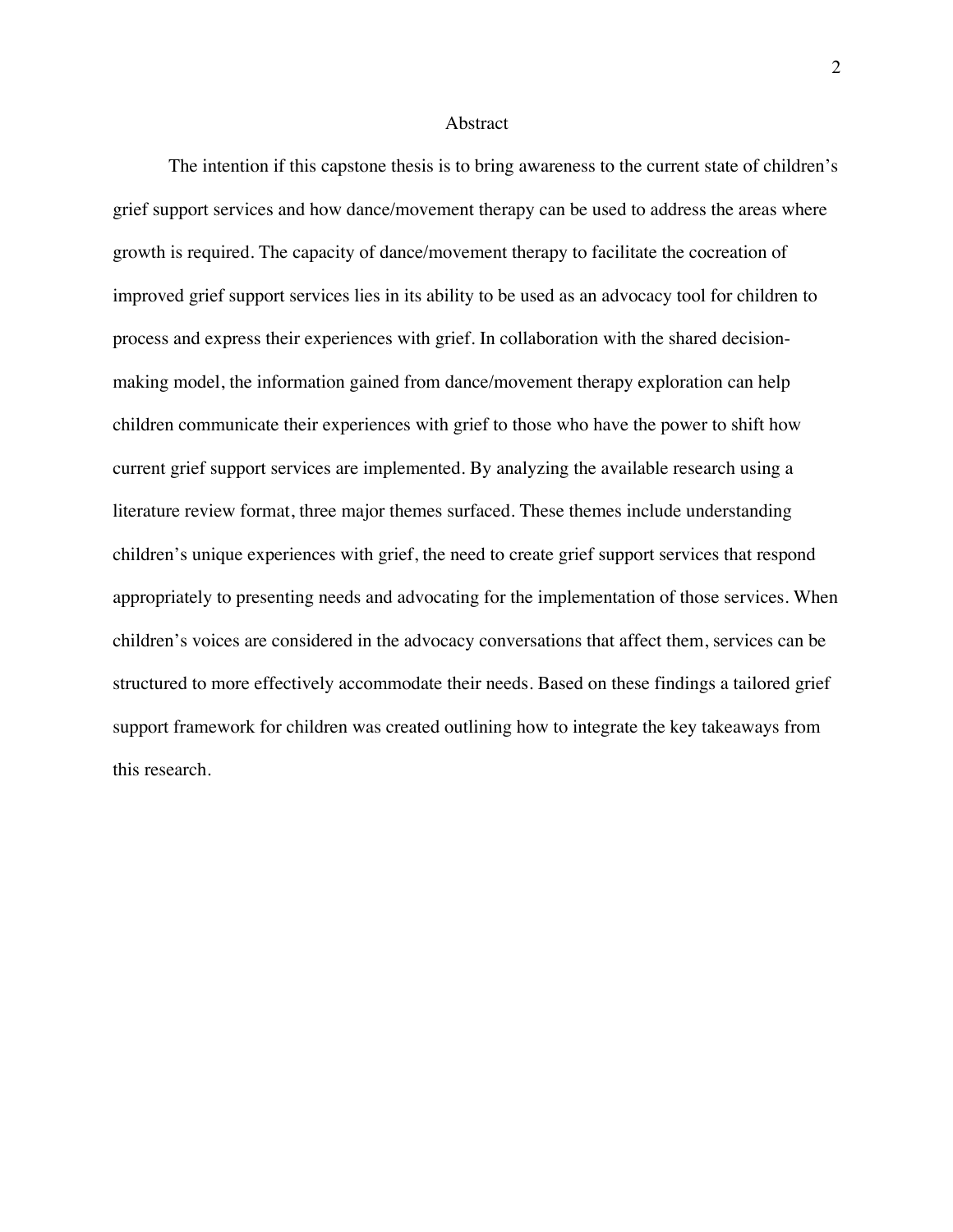Joining the Advocacy Conversation: How Dance/Movement Therapy can Influence Shared Decision-Making Policy for Children Seeking Grief Support: A Literature Review

#### **Introduction**

Child psychology has been a recognized field since the early twentieth century. Although there has been steady progress within this specialty since its inception, little attention and investment from decision makers has been displayed compared to other pediatric fields (Skokauskus et al., 2019). Approximately one half of all mental disorders emerge before fourteen years of age, and the insufficient amount of attention being paid to children's mental health contributes to the increased prevalence of mental health disorders across all age groups (Skokauskus et al., 2019). An especially underappreciated sector of children's mental health services is grief support. In Western countries four percent of children will experience the death of a parent, and in the United States alone one in twenty children and adolescents experience major loss before the age of eighteen (Melhem et al., 2011). Despite these statistics, this issue is still being overlooked.

Children often display symptoms of grief differently than their adult counterparts. Most grief support services are created in response to adult experiences with grief, which could be a contributing factor to why children's bereavement support services are limited. Depending on their age and development, children may not have the cognitive and verbal skills to describe what they are experiencing (Philpott, 2013). Therefore, exploring nonverbal expression where themes of their grieving process can surface could be one of the most developmentally appropriate and effective methods to understanding what children are going through (Philpott, 2013). As a nonverbal, body-based therapy dance/movement therapy could serve as an effective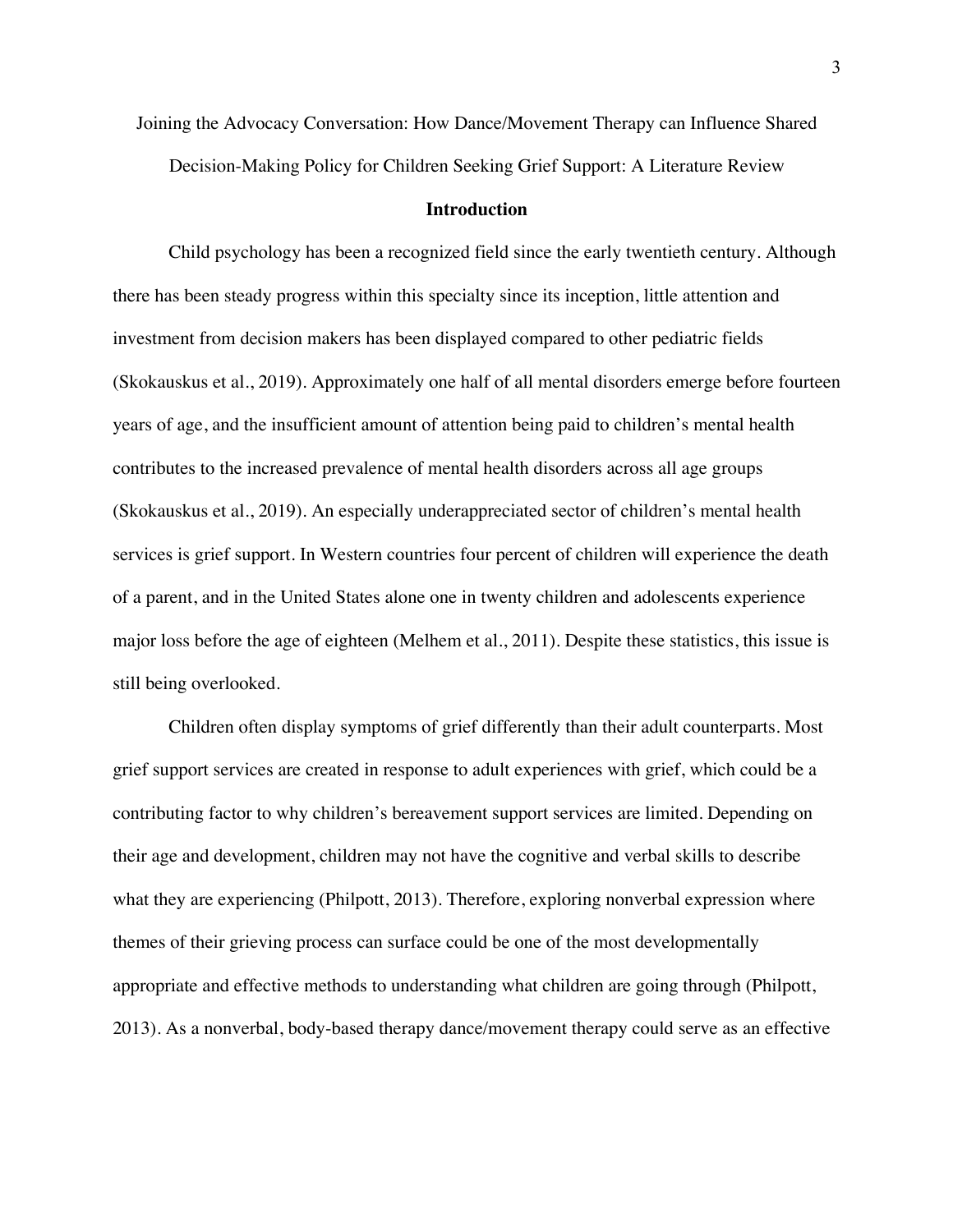means of understanding how to advocate for children's grief support needs, as it provides participants with a more accessible mechanism of communication.

Dance/movement therapy is a holistic approach to healing and meaning making that promotes emotional, social, cognitive, and physical integration of a person through the use of movement and embodied exploration (American Dance Therapy Association, 2020). It is also highlighted by the American Dance Therapy Association that movement is a foundational form of communication (2020) which positions it as an ideal approach to help children contribute as primary sources to advocacy discourse. The therapeutic use of dance and movement has been observed to help children bridge the gap between nonverbal exploration of their experience to being able to articulate their experience out loud. In their 2019 article, Tortora describes that with the use of symbolic movement play children can investigate their trauma reactions and begin creating coherent verbal narratives of their experience. This helps them make sense of the internalized memory and facilitates receptiveness to coping. Providing children with an opportunity, as described by Tortora (2019), to be expressively empowered enough to articulate their stories displays the potential that dance/movement therapy has to help foster a more integrative and collaborative approach to child advocacy.

My intention with this capstone thesis is to explore the current literature pertaining to children's mental health with a focus on children's experiences with grief. Throughout I plan to highlight the importance of improved advocacy efforts within this landscape, while bringing awareness to dance/movement therapy's capacity to aid in these efforts as an accessible mechanism of communication for this age group. Children's experience with grief has overwhelmingly been interpreted through the lens of adults, leading to the question of if adequate supports are being provided to bereaved children. Allowing a way for children to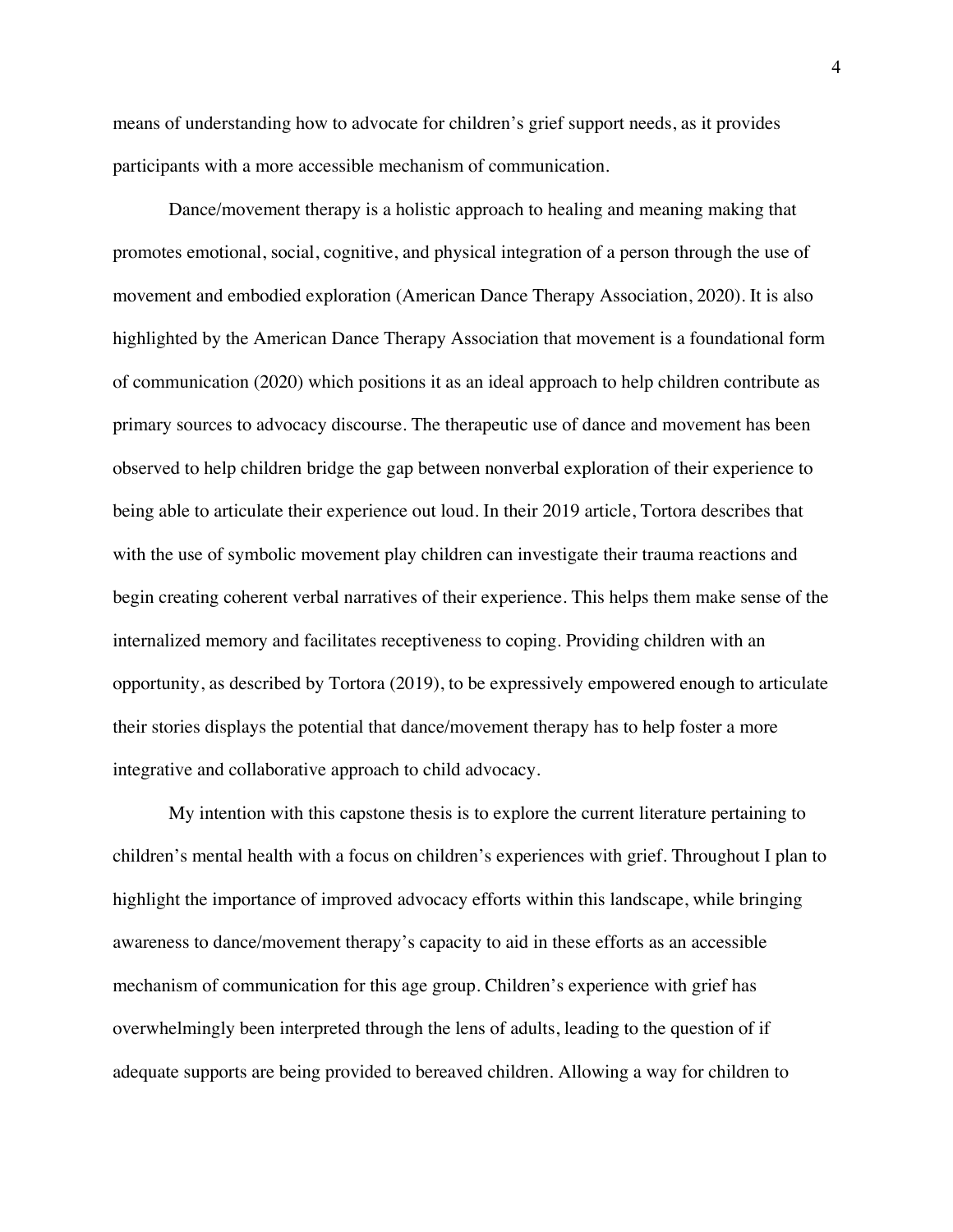contribute to advocacy conversations and express how they are experiencing their own grief is poised to effect positive change to the field of child psychiatry. My goal is to connect how dance/movement therapy can be utilized as a way to empower children to communicate their experiences with grief. Including the perspectives of bereaved children could initiate change in the way decision makers approach supporting them and help bring the importance of these issues back to the forefront of pediatric psychology.

#### **Method**

Resources for this literature review were obtained by searching online databases for articles that applied to the various topics being explored. Databases such as the Lesley University e-library, Ebsco, Proquest, and Psychinfo, were the primary search engines used in this investigation. While exploring what articles were available, specific keyword string searches were utilized to narrow the search. These string search keywords helped focus in on the three main aspects of this thesis, dance/movement therapy, children's grief, and child advocacy. The keywords "dance/movement therapy", "DMT", and "movement therapy" were used to gather articles that apply to dance/movement therapy. Searching "grief", "bereavement", "loss", "mourning", and "death" narrowed in on grief research. The keywords "child", "children", "adolescent", and "minor" were used to gather articles on the appropriate age group. Lastly, the terms "healthcare", "advocacy", "advocate", "child advocacy", and "child psychiatry" assisted in finding information on child advocacy.

As the necessary resources were gathered for this thesis, all materials were organized in a specific way. Designated folders on a laptop were used to file each of the articles under which of the core concepts of the thesis they covered, either dance/movement therapy, children's grief, or healthcare advocacy. Zotero, the APA citation software, was used to ensure easy and appropriate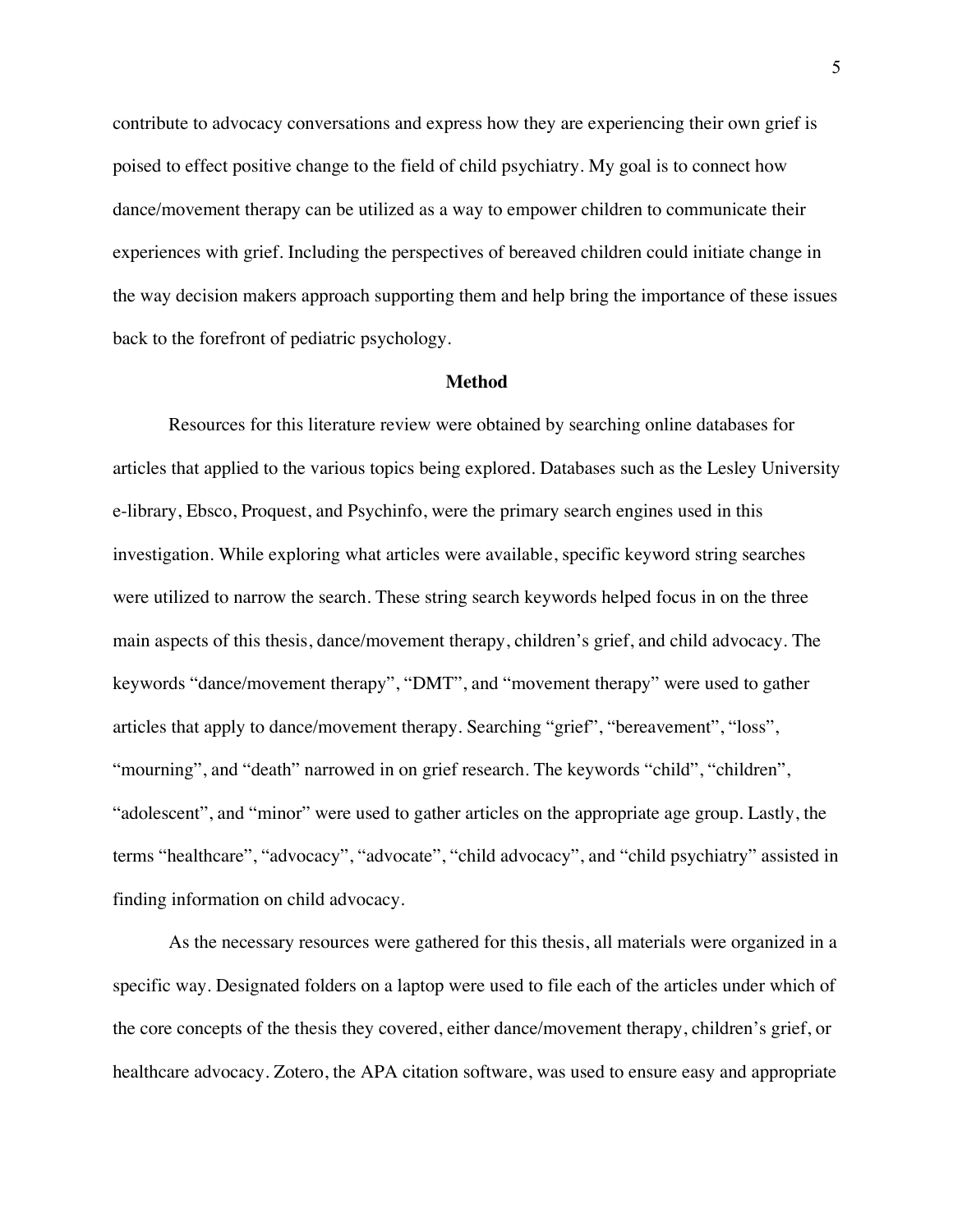citation of all sources. Documenting the research, writing, and editing process of this thesis was done through a combination of journaling and artmaking. Using both words and art to encapsulate how the thesis process was navigated felt the most authentic. Entries in a dedicated journal where status reports on the thesis process were logged was contributed to weekly. Written processing and artistic processing were done in the same journal, as each entry consisted of both written and artistic components. That space was used as a means of checking in, providing structure, and maintaining accountability for the mindful completion of this thesis.

#### **Literature Review**

#### **Grief**

Grief is the sense of longing or sadness one may encounter following a loss. It is most commonly experienced after the death of a loved one. How grief can manifest is unique to each individual, however clinician's modern understanding of grief has provided three main categories of what grief may look like. The first type is uncomplicated grief. Uncomplicated grief is composed of emotions, cognitions, physical sensations, and behavioral reactions that are considered common when someone experiences a loss (Worden, 2018). These emotions may include sadness, anger, or anxiety. Cognitions may include disbelief, confusion, or preoccupation. Physical sensations may include tightness, lack of energy, or depersonalization. Behaviors may include social withdrawal, restlessness, or crying (Worden, 2018). The next type is complicated grief. The distinction between uncomplicated and complicated grief is when someone's grief symptoms have overwhelmed them, led them to resort to maladaptive behaviors, or caused them to remain interminably in their state of grief with no movement towards resolution (Worden, 2018). The experience of complicated grief is the most common reason why individuals seek therapeutic support. The final grief category is disenfranchised grief.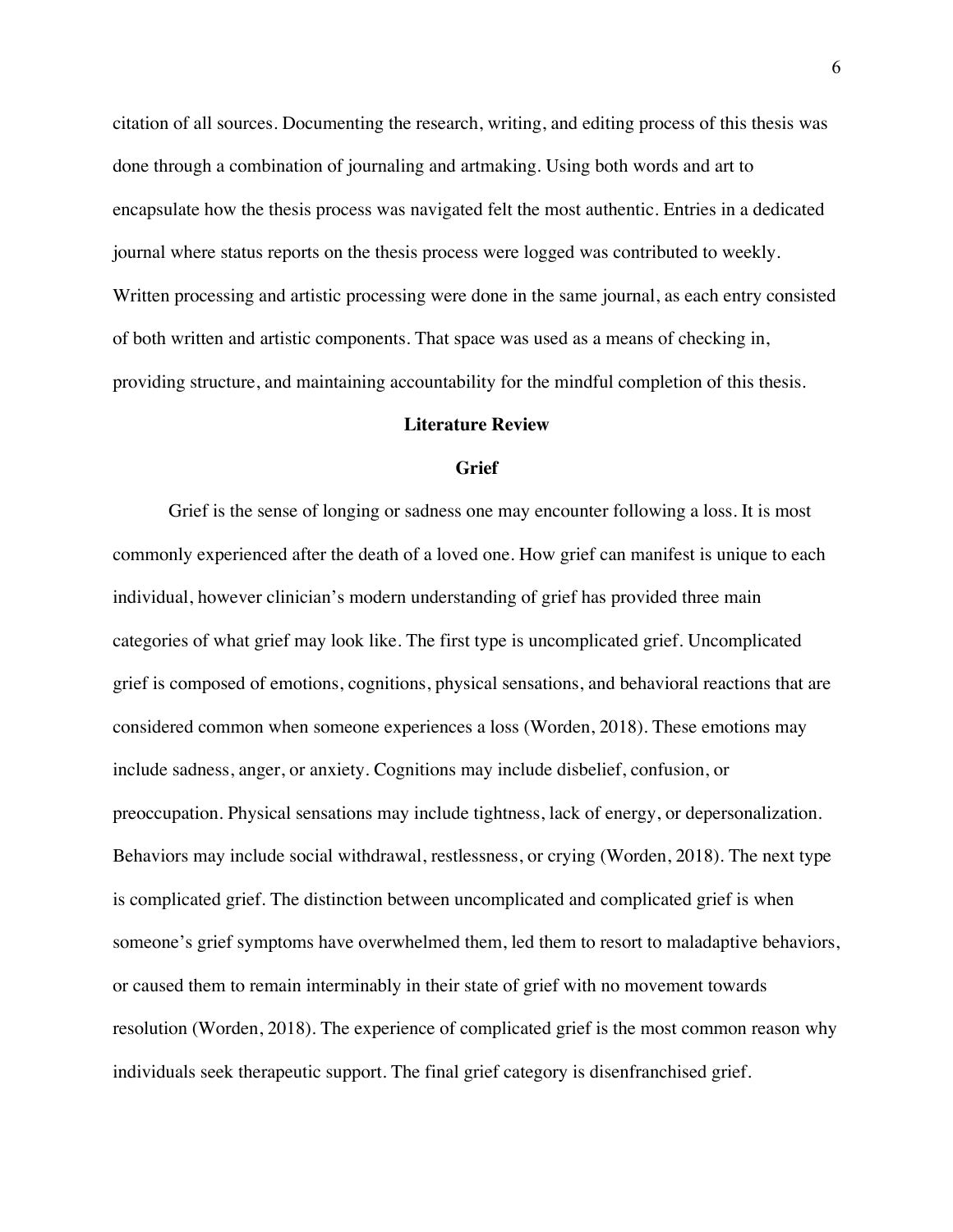Disenfranchised grief has been a concept for some time, however it has only recently been welcomed into grief discourse. It is defined as grieving the loss of something that is not acceptable to mourn by society's standards (Worden, 2018). Examples of this could be grieving the loss of an ex-partner, a miscarriage, or even a pet. Any instance where someone's grief process is invalidated, and therefore prevented from resolving due to social stigma, falls into the category of disenfranchised grief.

#### **Current Support Practices**

How clinicians understand and treat the process of grief differs depending on what models they subscribe to. Kubler Ross' five stages of grief is one of the most widely recognized models. It is comprised of denial, anger, bargaining, depression, and acceptance being what someone who is mourning will go through (Worden, 2018). However, this model has received critiques on its linear structure not being representative of the often nonlinear process of grief. Additional models include Parke's four phases of grief, and Worden's four tasks of grief. Parke's phases include numbness, yearning, disorganization and reorganization while Worden's tasks include accepting reality, processing pain, adjusting to a new world, and finding ways to remember (Worden, 2018). Although each of these three models approach understanding the grief process in a different way, the overall consensus is that there are a slew of emotions and reactions to the loss of a loved one that should be acknowledged and experienced. For many that can be done independent from a therapeutic setting, but for others seeking therapy can help support the unfolding of that process.

There are multiple different techniques that clinicians commonly use when supporting clients through grief regardless of what model they adhere to. Cognitive restructuring may be utilized to unpack a client's thoughts of hopelessness and doubt about their capacity to move on.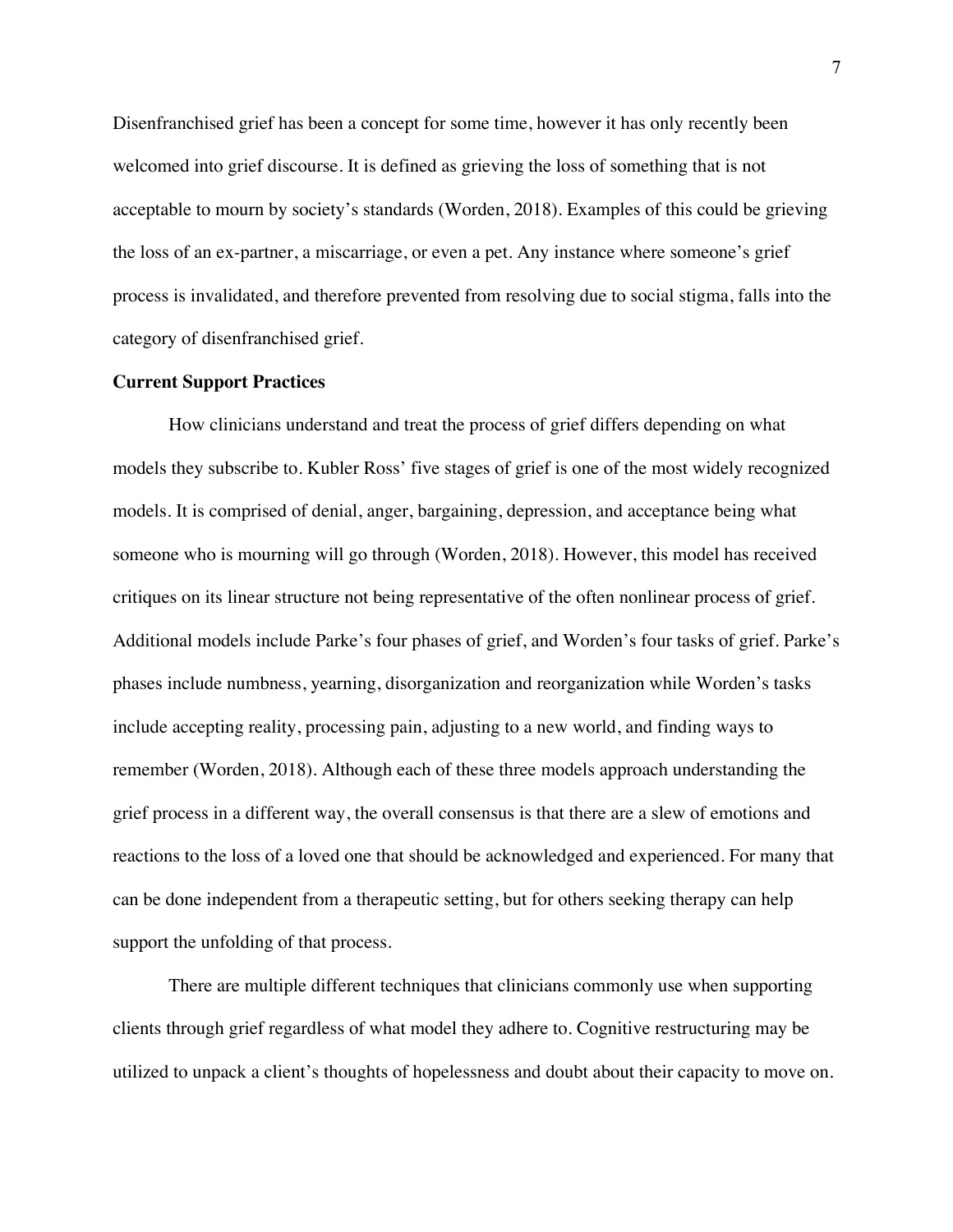Helping clients identify their current thought process invites the implementation of reality testing to assess the accuracy or overgeneralization of these thoughts (Worden, 2018). Writing and drawing exercises are also widely used techniques in grief therapy. Having a client explore their mourning by either writing about it our drawing about it can offer a deeply personal, cathartic outlet for them to investigate what they are experiencing. It provides an opportunity for the client to communicate feelings that can be challenging to verbally articulate (Worden, 2018). A final technique that clinicians commonly employ is using evocative language with their client. Using words that ground the client in the reality of their situation is understood to help stimulate feelings that are necessary to be felt and begin to invite acceptance (Worden, 2018). An example of this would be saying their loved one is dead and not that they lost them. One word addresses the finality of the situation and the other could provide a false sense of ambiguity.

## **Children's Grief**

When studying children's grief, it must be acknowledged that there is no "right" way to grieve. Just like their adult counterparts, every child will have a unique reaction to the death of someone close to them. Factors that affect children's reactions to death include their developmental stage, life experiences, parental influences, environmental influences, individual temperament, and connection to the deceased (Chachar et al., 2021). Current research has attempted to generalize what children's grief looks like, but given the variation in experiences, a handful off anticipated grief responses have been compiled. At large, grief can be an unusual and disturbing experience for children, especially when they have yet to develop an understanding of what death is. One of the most commonly observed grief patterns in children is sudden bursts of grief reactions over an extended period of time (Chachar et al., 2021). This could present as mood swings, behavioral outbursts, or emotional withdrawal. More intense grief responses could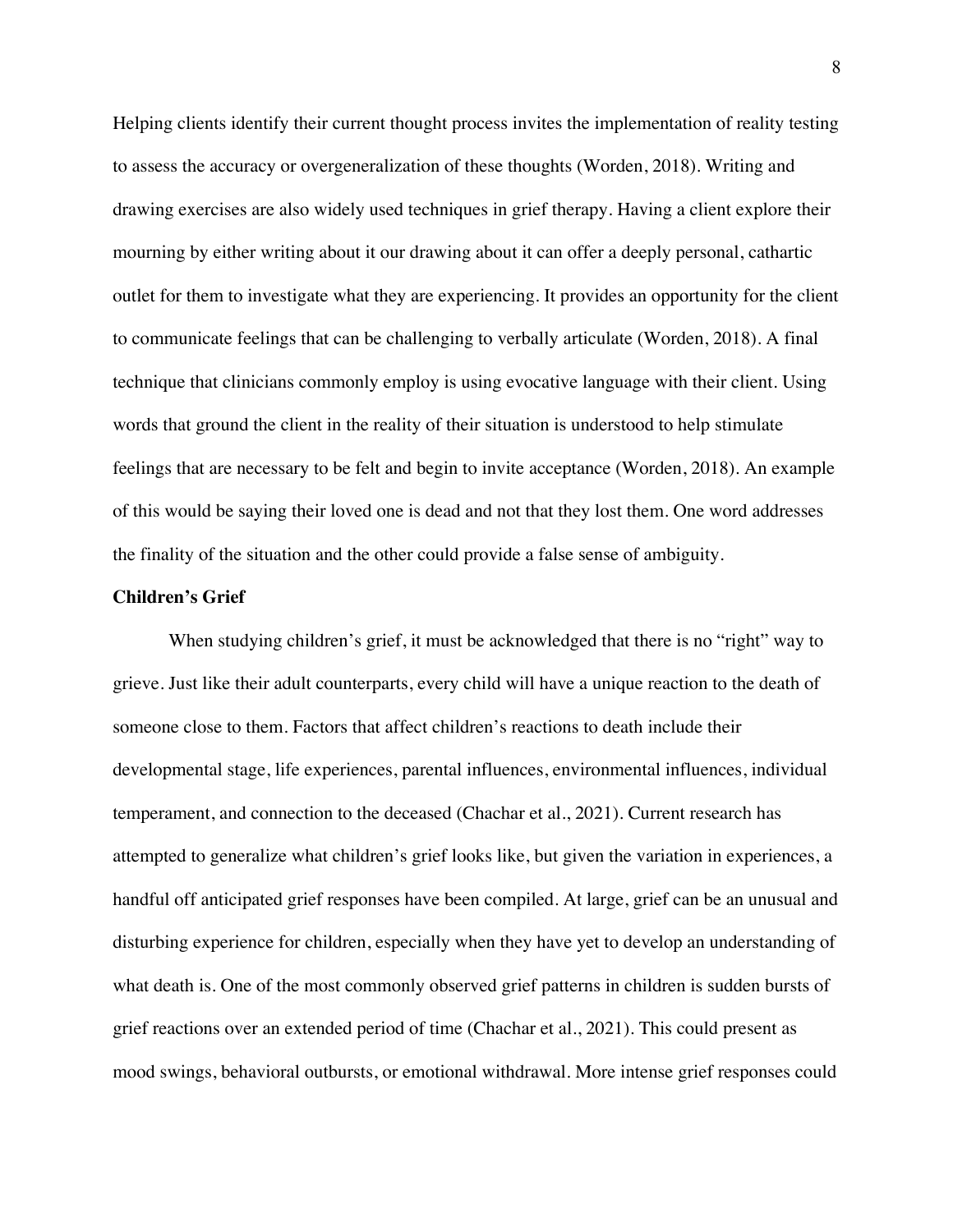be displayed as increased clinging and dependent behaviors, phobic reactions, sleep or appetite disturbances, hyperactivity, or tantrums (Chachar et al., 2021). Wherever a child falls on the grief response spectrum, their manifestations are rarely verbal. In the event that a child has the capacity to articulate their experience out loud, they report experiencing somatic symptoms without being able to identify why (Chachar et al., 2021). This understanding of the dynamics of children's grief is why exploring the use of dance/movement therapy in grief work is necessary. Current research highlights the embodied aspect of children's manifestations of grief which dance/movement therapy is able to make meaning out of.

# *Children's Grief and Mental Health*

There is an overarching need for more research on children's grief if the mental health field is going to cultivate better support services. Loss is an inevitable part of life that young people are not exempt from experiencing. It appears that the task of supporting children through their bereavement experiences has commonly fallen on the parent or caregiver. Parents in this situation have reported not always recognizing what their children's grief responses are and how to help (Ener & Ray, 2018). In a study done on parents and children's experiences with bereavement support services it was revealed that the education parents received about how to support their grieving child helped them better connect with their child's needs. It was also reported that going through bereavement support helped both parent and child better understand their internal and external worlds (Rolls & Payne, 2007). As an extension of that notion, the study specifically emphasized that the children involved were empowered to make sense of their grief experience within the context of their social and emotional development which helped their personal process be acknowledged as valid. Although understanding children's grief is still a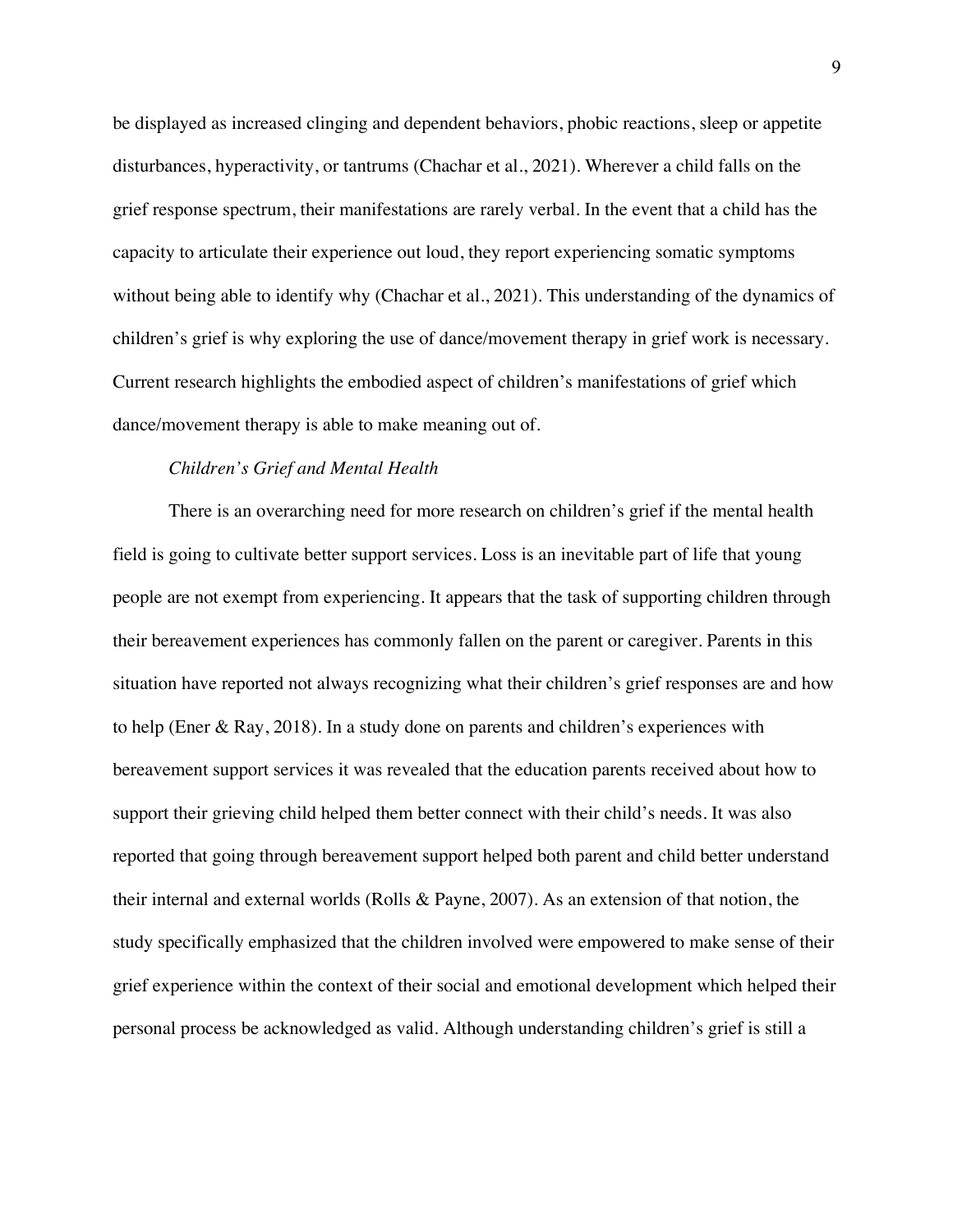work in progress, the embodied nature of it has been widely recognized. This has led researchers to investigate what embodied grief entails.

#### **Trauma and the Body**

In their 2015 novel The Body Keeps the Score, van der Kolk brought forth a more refined understanding of how trauma interacts with the body. The author backs this claim by referencing their own experience as a clinician and by evaluating the current research on this topic. Trauma is defined by the American Psychological Association as an emotional response to a terrible event that can manifest as unpredictable emotions, flashbacks, strained relationships, and physical symptoms (2022). Van der Kolk strives to convey what these physical symptoms are and how recognizing them can provide a deeper understanding of the way trauma is held in the body and how to begin accessing and healing it. When someone experiences a traumatic event the memory of that event can be imprinted in the body. These trauma memories often disconnect from the brain's speech center and limits an individual's ability to verbally articulate their experience (van der Kolk, 2015). This can lead to difficulty with recall, brain fog, confusion and unexplained physical sensation. The body can be seriously affected when emotions associated with trauma are bound internally. Muscle tension, immobility, or physical outbursts are not uncommon consequences (van der Kolk, 2015). For these reasons more theorists are looking to somatic or body-based practices to support traumatized individuals. When physical tension is released emotion can be released. Incorporating movement and breathwork into therapy settings invites that release by bringing attention to felt sensations and exploring their boundaries (van der Kolk, 2015). Working in this way also helps create a sense of safety in the body as movements or gestures that feel grounding are identified and continually revisited. Sense of self is associated with one's connection with their own body, and learning how to navigate physical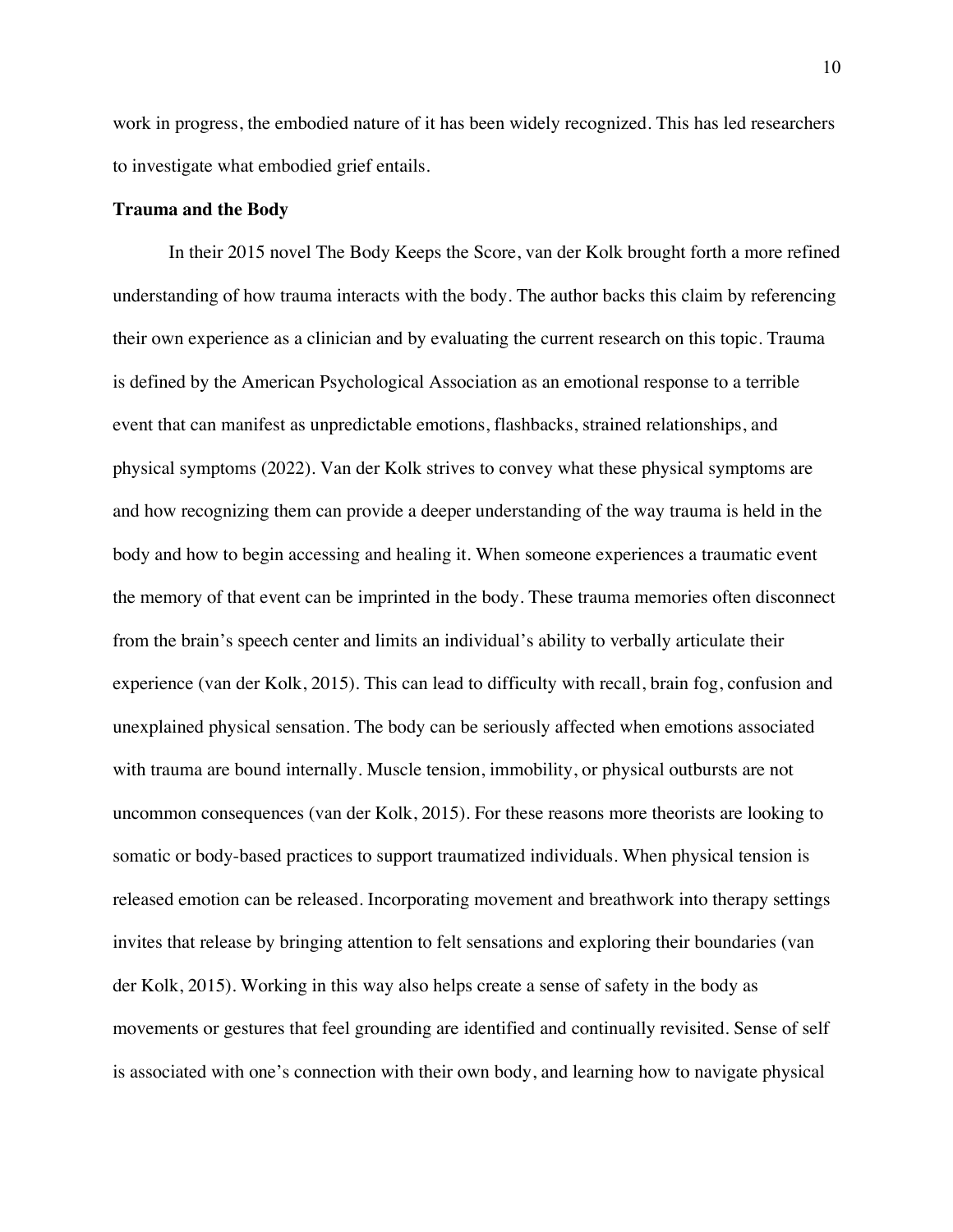sensation safely, especially when it doesn't always feel accessible, can help build an understanding of what supports are needed.

# **Embodied Grief**

Grief can be expressed through various emotions and body responses. When someone connects with another person and builds a relationship there is a bodily attunement that occurs. The emotions, sensations, and experiences that are created between people are embedded into an individual's way of being and influences how they interact with the world. When someone meaningful dies, those connected to them may feel a jarring break of attunement as that person with whom they have been in meaningful relationship with no longer exists (Brinkmann, 2019). Children who experience the death of someone close to them will carry this with them as they continue to develop. Impactful events like experiencing the death of a loved one during childhood are often registered and organized somatically, sensually, or kinesthetically (Chaiklin & Wengrower, 2009). Nonverbal sense memories such as these can be felt throughout one's life and alter how their sense of self develops (Chaiklin & Wengrower, 2009). Loss can be traumatic, and because of that memories of trauma can disconnect from the brain's speech center and limit an individual's ability to express their trauma verbally (van der Kolk, 2015). Due to understanding how grief affects the body, researchers have begun investigating ways to help heal that incorporate both the mind and the body as equal contributors to the grief experience.

# **Dance/Movement Therapy**

Although the field of dance/movement therapy is considered a modern therapeutic technique, healing through movement can be traced back over 40,000 years. Numerous indigenous cultures implemented dance as a healing art, establishing the roots of dance/movement therapy to predate verbal therapy as we know it (Lauffenburger, 2020). Present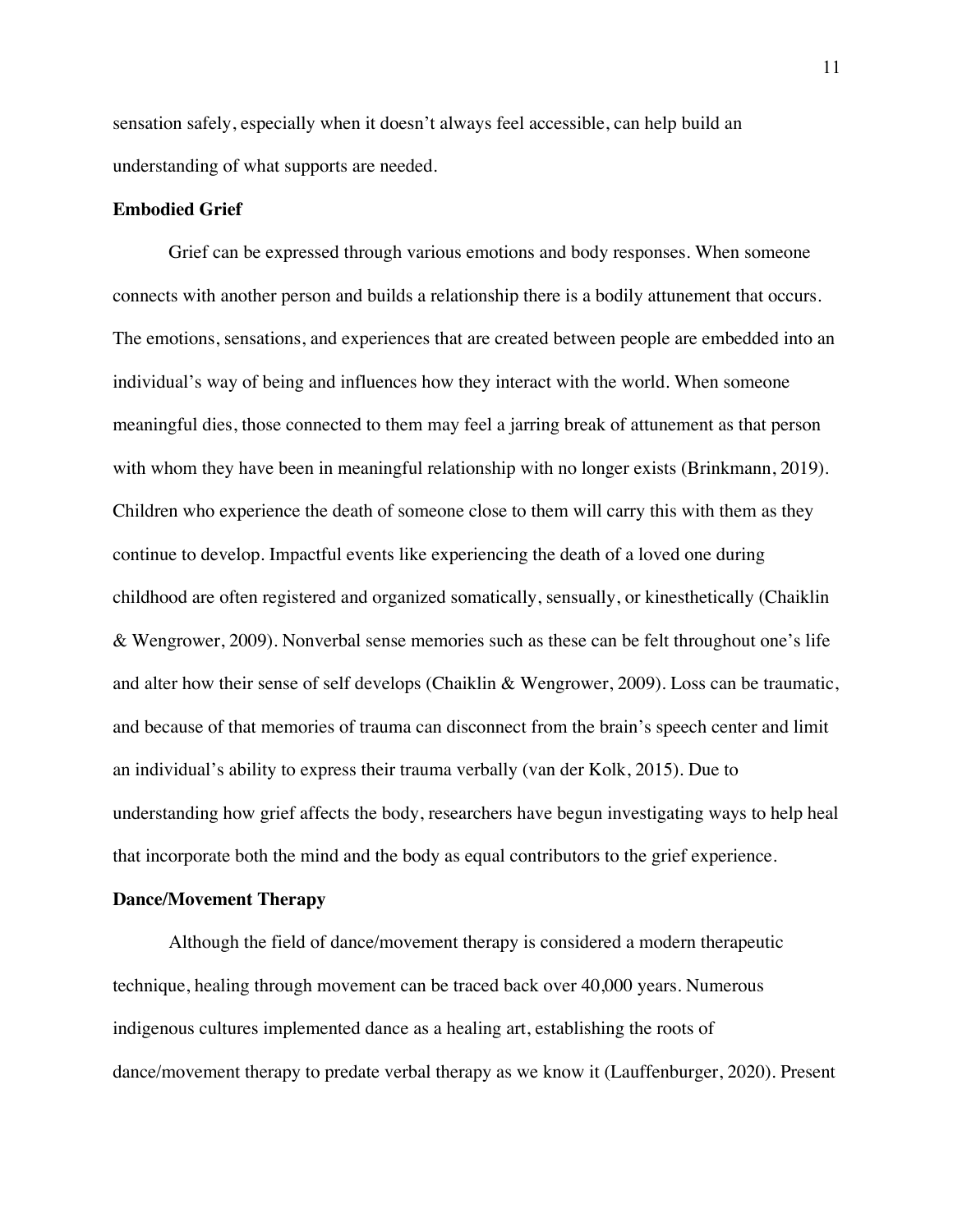day dance/movement therapy embraces the ongoingness of experience, and the recognition that feeling and sensation provide dynamic information to help understand one's self. When the interconnectedness of the body and the mind is acknowledged, meaning can be grounded in the sensorimotor experience. Dance/movement therapy facilitates meaning to then be extended through embodiment (Lauffenburger, 2020). This therapeutic practice is able to access the complex nature of human experience by looking to movement, our first means of processing and communicating. By doing this, clinicians are able to embrace the mind-body connection, providing a holistic perspective on someone's experience. Like any form of therapy, dance/movement therapy may not come easily to everyone. However, children seem to be especially receptive to it.

# *Dance/Movement Therapy as Grief Support*

In alignment with where children may be developmentally, nonverbal communication tends to come naturally to children. Children may not have the cognitive capacities to fully articulate what they are thinking or feeling yet, so expressing it in movement can be a more accessible option. Through dance communication blockages can be overcome. Movement and gestures, expressive and symbolic can communicate emotions, feelings, and attitudes giving access to the inner world of the mover (Arsith & Popa Tănase, 2018). In their 2021 research on play therapy at a children's bereavement camp, Salinas was able to investigate how effective the use of expressive arts was with supporting the participant's grieving process. They were able to interview five children about their experience and determined that utilizing expressive outlets such as dance helped them feel connected to both the other campers and their deceased loved one. This allowed them to feel comfortable opening up about their loved one that passed away.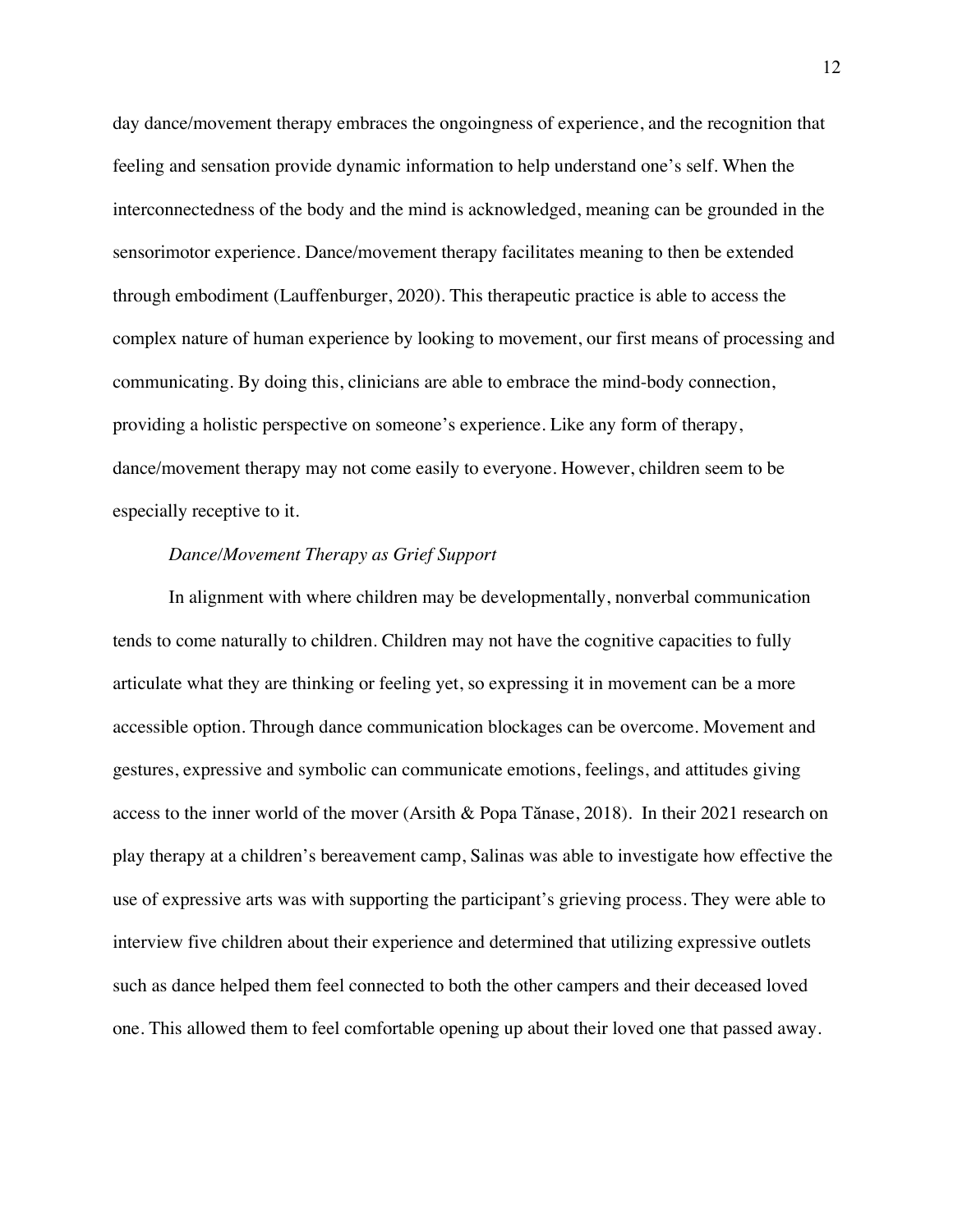Offering a fun and joyful way to approach a topic that is often shrouded in sadness and discomfort appears to be an effective way to initiate coping with loss.

A publication by Philpott (2013) provides a clear perspective on the ways in which dance/movement therapists are currently utilizing their modality with grieving children. Studies have shown that children need to be given opportunities to play, where themes of their grieving process can emerge organically with nonverbal expression and the use of metaphor (Philpott, 2013). Dance/movement therapy is a field well equipped to provide the space for nonverbal exploration. The researcher underwent three semi-structured interviews with dance/movement therapists who have worked with grieving children. Questioning led to participants recalling significant experiences from their work with bereaved children, the interventions implemented, and why they chose them (Philpott, 2013). There were four major themes that surfaced once the interviews were coded. The therapist's emotional and somatic response and how they handled countertransference, the grieving child's feelings and expressions as well as their ability to relate to the person who died, the therapeutic relationship and the containment of space, safety, and support, and lastly, interventions used and the importance of dance/movement therapy with this population (Philpott, 2013). In regard to the final theme, the clinicians who were interviewed all underscored that the way dance/movement therapists work with the body helps children embrace their full expression of grief. This allowed for them to feel validated in their experience and feel equipped with the tools to communicate about it (Philpott, 2013). This article demonstrates the potential dance/movement therapy has not only as a supportive option for grieving children, but a means of crossing the threshold of being able to communicate about it. Using dance/movement therapy as a bridge for children to communicate how well their support services meet their needs could provide an opportunity to improve child mental healthcare and advocacy practices.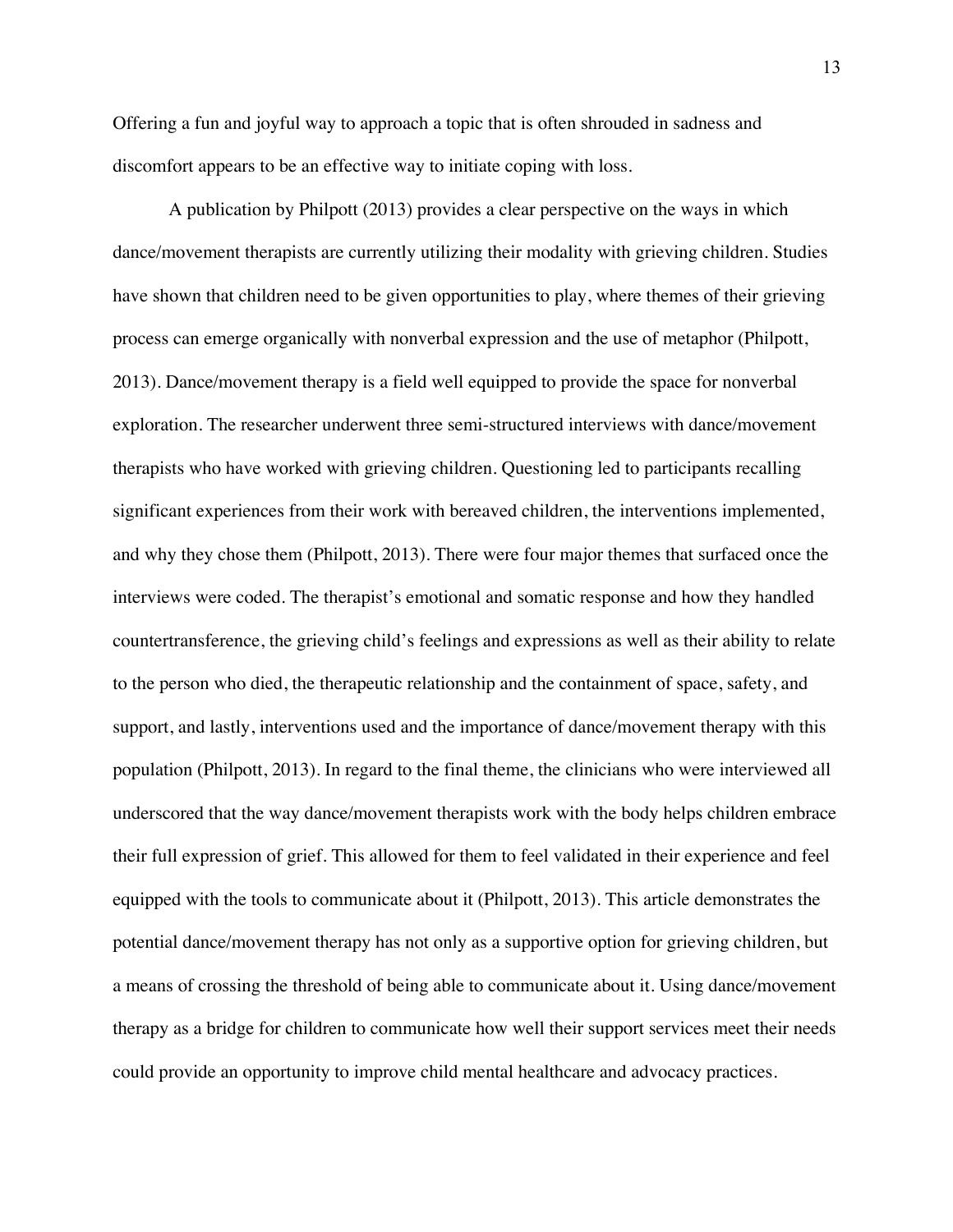#### **Child Advocacy**

# **Convention on the Rights of the Child**

Current child advocacy principles find their foundation in the United Nation's Convention on the Rights of the Child (1989). This international treaty outlines the fundamental human rights that children possess and how governments and advocates are responsible for ensuring that these rights are upheld. Article 24.1 describes "children's right to the highest attainable standard of health and access to illness treatment and rehabilitation" (Convention on the Rights of the Child, 1989, p. 7). Since mental health falls under the umbrella of healthcare, it can be reasonably assumed that this statement includes providing children with the necessary psychological support. However, as previously stated, much of children's mental health support has been established based on adult's perceptions of what mental health should look like. This does not always accurately discern what a child may need. Article 3.1 of the Convention on the Rights of the Child concludes with "the best interests of the child shall be the primary consideration" (1989, p. 2) which leads to the question of why more children have not been utilized as primary sources in advocacy discourse. Interestingly enough, the Convention on the Rights of the Child does appear to welcome this.

In article 13.1 it outlines that "a child who is capable of forming their own views has the right to express those views in all matters affecting the child, and those views are to be taken into consideration" (Convention on the Rights of the Child, 1989, p. 4). This is followed by article 13.2 which states that as a result "a child should be provided with the opportunity to be heard in any judicial or administrative proceedings that affect the child, this could be done directly or through a representative" (Convention on the Rights of the Child, 1989, p. 4). The Convention on the Rights of the Child has laid the framework to empower children join the advocacy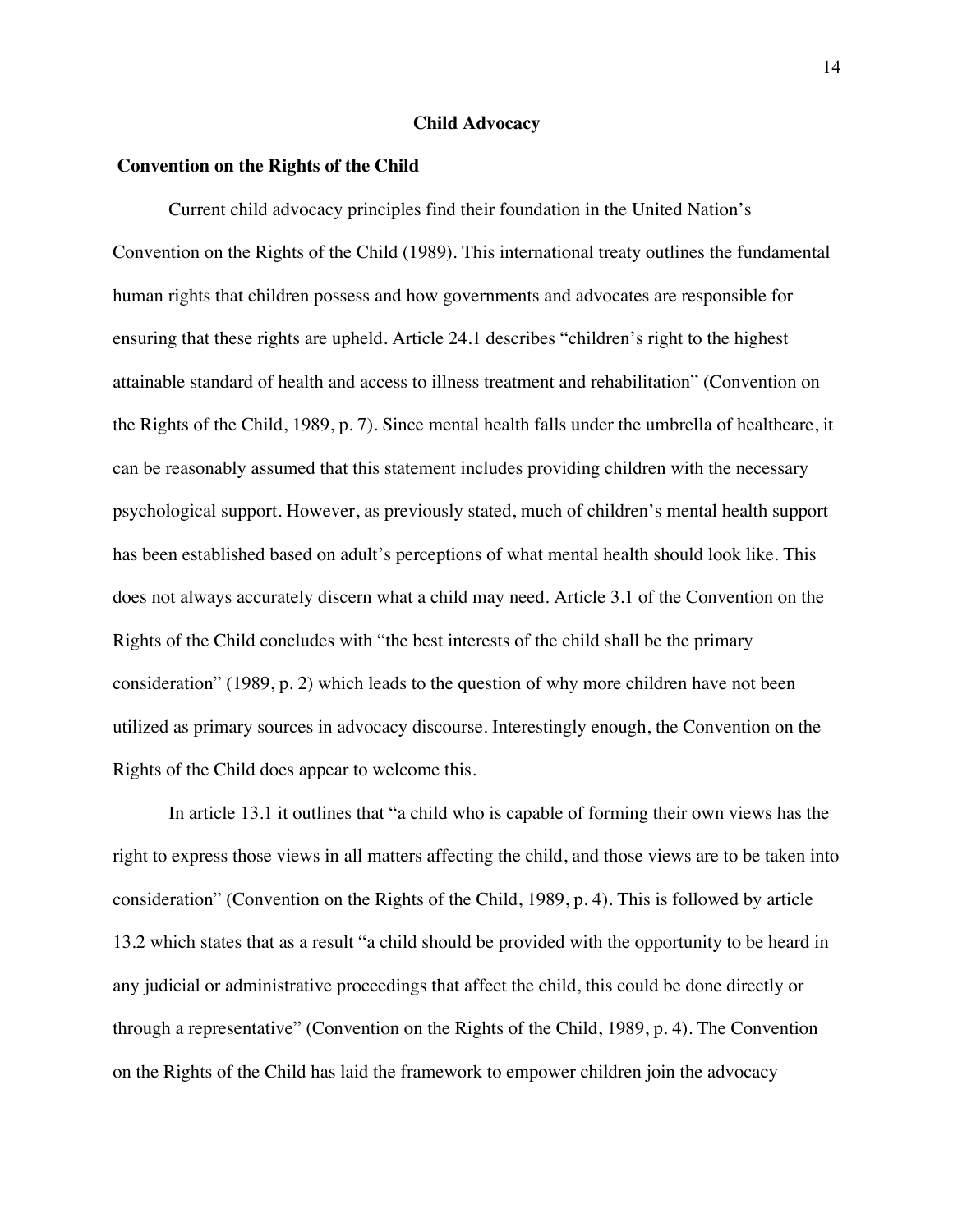conversation, which is necessary especially in the mental health field where child psychiatry is not getting prioritized. Not only does the Convention on the Rights of the Child invite children's voices to be heard, they also invite artistic expression of their thoughts and ideas to be shared. Article 13.1 champions the child's right to freedom of expression, which includes their right to "seek, receive, and impart information of all kinds regardless of frontiers either orally, in writing or in print, in the form of art, or through any other media of the child's choice" (Convention on the Rights of the Child, 1989, p. 4). Together these articles provide credence to my assertion that an expressive outlet like dance/movement therapy could help children communicate their experiences with mental health, including their experience with grief.

Dance and movement can access a person's embodied, nonverbal experience and allows for deep processing to occur by means sensing and feeling. This can provide a profound source of meaning making especially in regard to topics that are challenging to articulate out loud. Children's tendency to experience grief in nonverbal ways makes it challenging for an outside perspective to know if they need support. Allowing them the chance to communicate their experience and what they need in a more accessible way will only improve the future of child psychiatry and how we understand children's mental health. Using artistic avenues of expression has already been established as a valid form of communication in the eyes of the United Nation's Convention on the Rights of the Child, now it is a matter of reaping the benefits of this opportunity.

# **Shared Decision-Making**

Lately an approach called shared decision-making has been gaining traction in the field of child and adolescent mental health. It revolves around getting this population involved in conversations about their support services to better cater to the unique needs of each individual.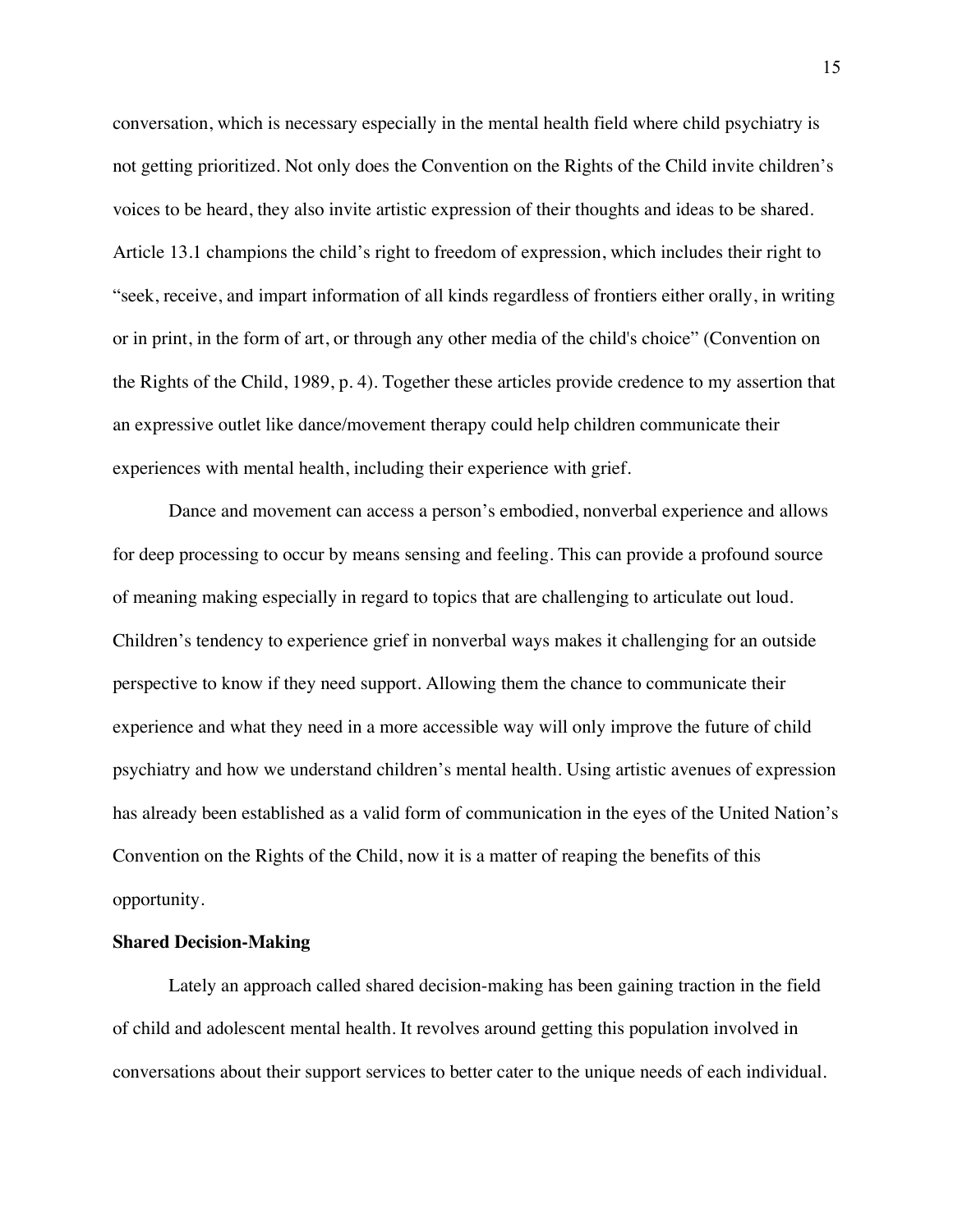Research on shared decision-making has suggested that it contributes to improved self-efficacy, self-esteem, treatment engagement, and outcomes (Bjønness, 2020) making it a promising new development in favor of allowing young people to help advocate for themselves. Some of the most compelling evidence discussing shared decision-making was revealed in two 2020 publications by Bjønness and their colleagues. The first article sought to understand the perspective of healthcare professionals on the value of shared decision-making with minors in an inpatient mental health facility, and how this change could fit in with current practices. The second article explores the patient's perspective on participating in shared decision-making. This research will be investigated in the order it was just described.

In their qualitative study on healthcare professional's perspectives, Bjønness and colleagues set out to determine how advantageous mental health professionals have found incorporating shared decision-making with clients is (2020). They also investigated how this approach coheres or conflicts with the already established culture of mental healthcare protocol. Fifteen healthcare professionals who have experience with shared decision-making in children and adolescent inpatient settings were recruited to participate in three focus group interviews about their experiences. It was determined that implementing shared decision-making when making treatment plans led to improved client adherence to treatment, and satisfaction with treatment results. There were five themes revealed by the focus groups that displayed how to most effectively utilize this approach. These themes were involvement before admission, sufficient time to feel safe, individualized therapy, access to meetings where decisions were made, and changing professional's attitudes and practices. Being consistently involved in the trajectory of their treatment was observed to be advantageous for the patient. However, a challenge was uncovered in the fifth theme derived from the focus groups, changing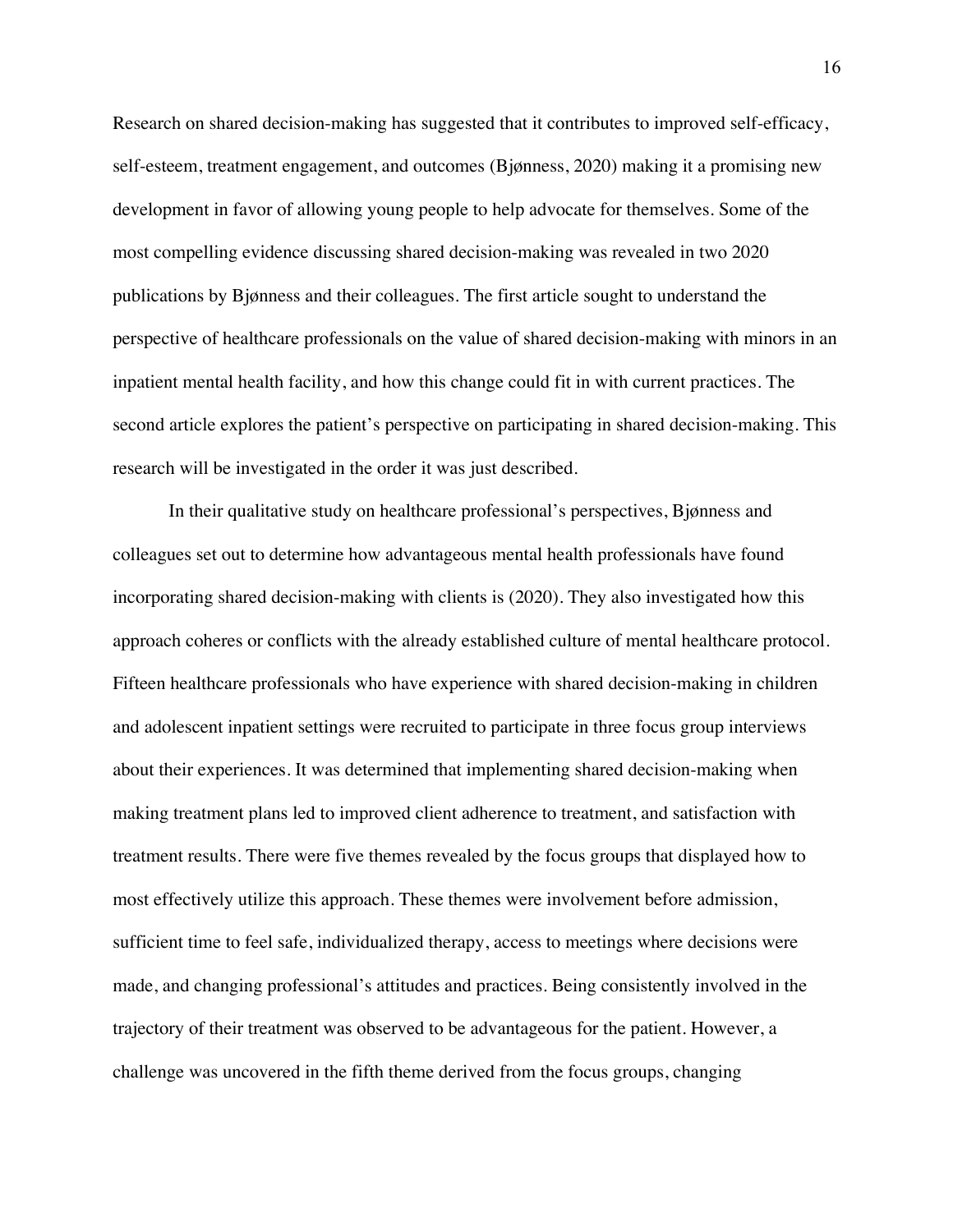professional's attitudes and practices. The long-established standard of making executive decisions for patients who are minors is one that will take time to shift. It is not only altering healthcare protocol but transforming healthcare professional's personal perspectives on involving young patients in treatment decisions. This would require systematic change and additional training, but the benefits of incorporating shared decision-making in mental healthcare settings appear to be worth the effort based on the study's participant responses. Now that the perspectives of the mental healthcare professionals have been established, the perspectives of the patients will be noted.

In a subsequent article, Bjønness and their colleagues explored the perspectives of the adolescents participating in shared decision-making by interviewing them about their experiences while in inpatient mental health facilities (2020). Five themes surfaced from the interviews, gaining trust, helping them understand, to be diagnosed and labelled, resistance to being pushed, working together to make a plan that fits. It seemed to be the consensus of all individuals interviewed that they wanted to be involved in decisions about their care in some way, and when they were, their experiences in their inpatient facility was improved. The stigma surrounding mental health and seeking help even within a facility meant to provide that very help appeared to be a major barrier for most interviewees. This ties into the first four themes as it was reported that staff would draw their own conclusions about the patients before getting to know who they are and subsequently making decisions about treatment that the patients disagreed with. This would cause resistance and prevent effective treatment from occurring. Often these patients would not understand how they were being treated and for what reason. However, when the patients were able to build rapport with the clinicians and be involved in treatment planning, they shared feeling increased satisfaction and willingness to participate. Patients reported needing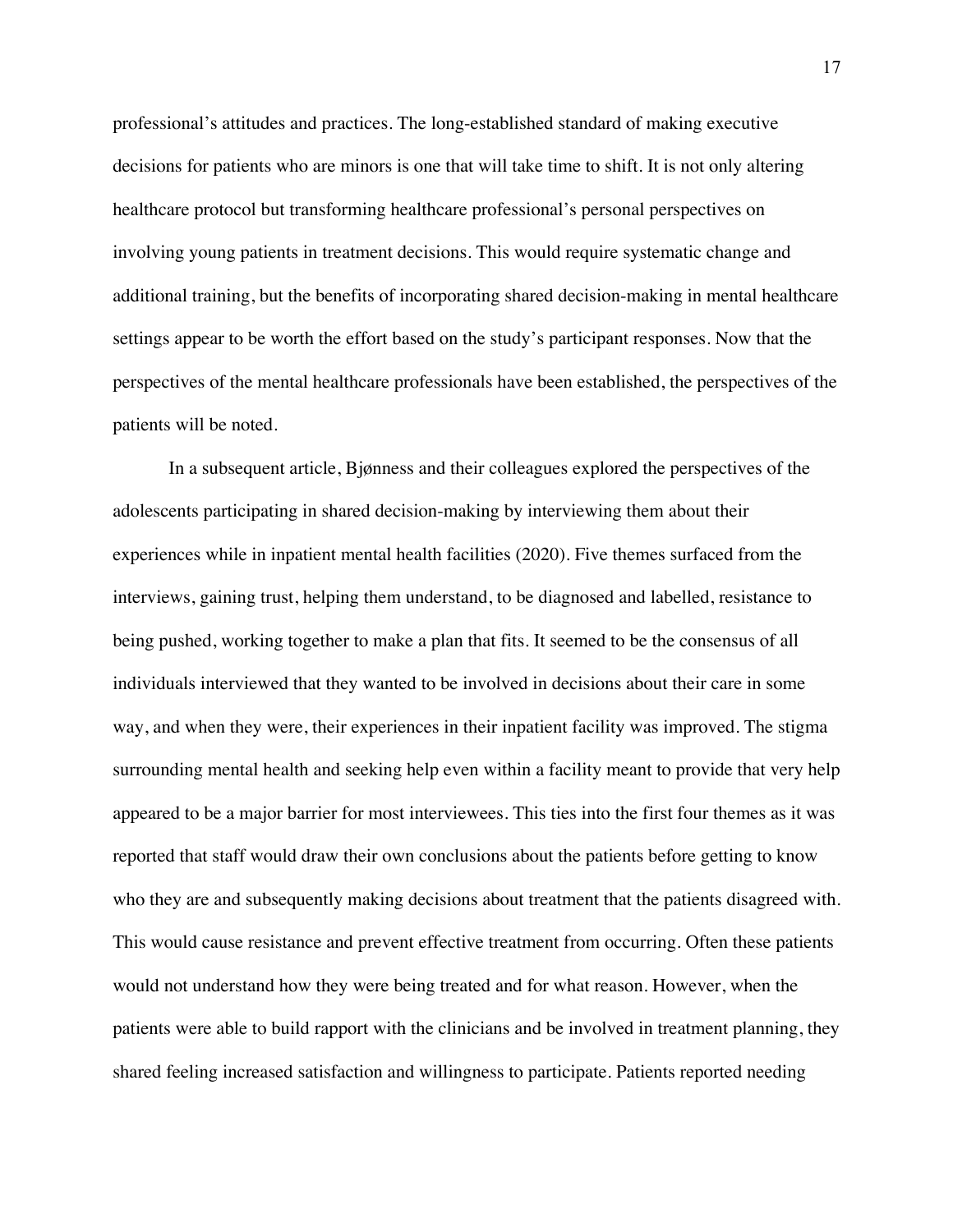assurance that their thoughts and values are being thoughtfully considered, and that communication between themselves and their support team is prioritized. Based on this research, it can be determined that shared decision-making serves to only improve outcomes of mental healthcare. This article and the previous article evaluate the efficacy of this approach from different angles, from the healthcare professional's perspective and the adolescent's perspective, and arrived at the same conclusion. While more research can be done to continue to substantiate these findings, the future of children and adolescent mental healthcare appears to be moving towards shared decision-making becoming standard practice.

#### **Results**

The literature has exposed three key areas for growth within the current landscape of pediatric grief support services. These areas include understanding children's unique experiences with grief, creating grief support services that respond appropriately to presenting needs, and advocating for the implementation of these services. Children struggling with the mourning process frequently go unnoticed because they present differently than their adult counterparts. Their stage in development, cognitive capacity and individual contexts all contribute to the differences than can be observed in the way children process death. Since grief has traditionally been perceived through the lens of adults, a holistic understanding of what children's experiences with bereavement are has yet to be established. Grieving looks different for each person, therefore opportunities to seek support services that embrace the developmental and cognitive capacities of the client should be accessible. How I propose this to be done is by utilizing dance/movement therapy as a medium for children to communicate their experiences with grief and subsequently what additional supports they require. Since children may not have the cognitive capacity to describe their experience with something as complex as their grief process,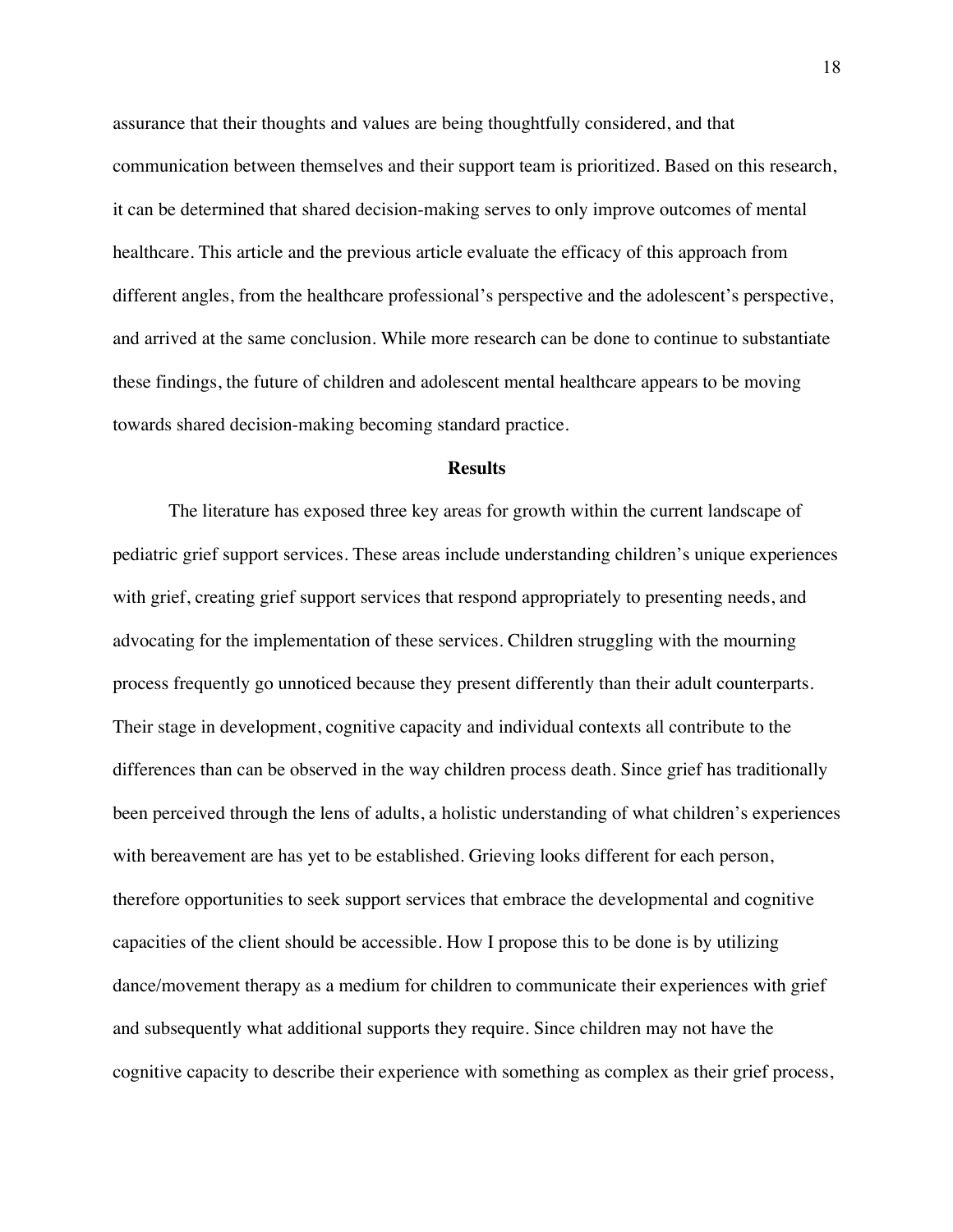dance/movement therapy offers the opportunity to explore it using a more a more developmentally accessible medium. As dance and movement has been observed to access the body's sensory memories and invite exploration of those subconscious features, it can promote the transition for solely internal embodied concepts to be articulated externally. This way children can more effectively conceptualize what they are going through and identify the areas where they need to advocate for more support. Combining the principles of dance/movement therapy with the shared decision-making model a framework has been crafted that clinicians and child advocates can use to gather this data.

#### **Tailoring Children's Grief Support: A Framework**

The model below (see figure 1) depicts an emerging framework for receiving first-hand accounts of children's grief through the medium of dance and movement. By using dance/movement therapy techniques to engage with children's embodied experience of grief the capacity for verbal articulation of their experience is being built. With the support of a clinician, children can be empowered to share what bereavement is like for them and in turn identify what assistance they may need from others. This information can then be collected and disseminated to decision makers in the broader field of pediatrics to help initiate change in the way children's grief services are constructed to better meet this population's needs. Incorporating the voices of children in advocacy conversations about their mental health services is a way to ensure their needs are being adequately met. By beginning to validate the lived experiences of children, society at large could take a step towards accepting children's mental health as an important field that deserves to be taken more seriously.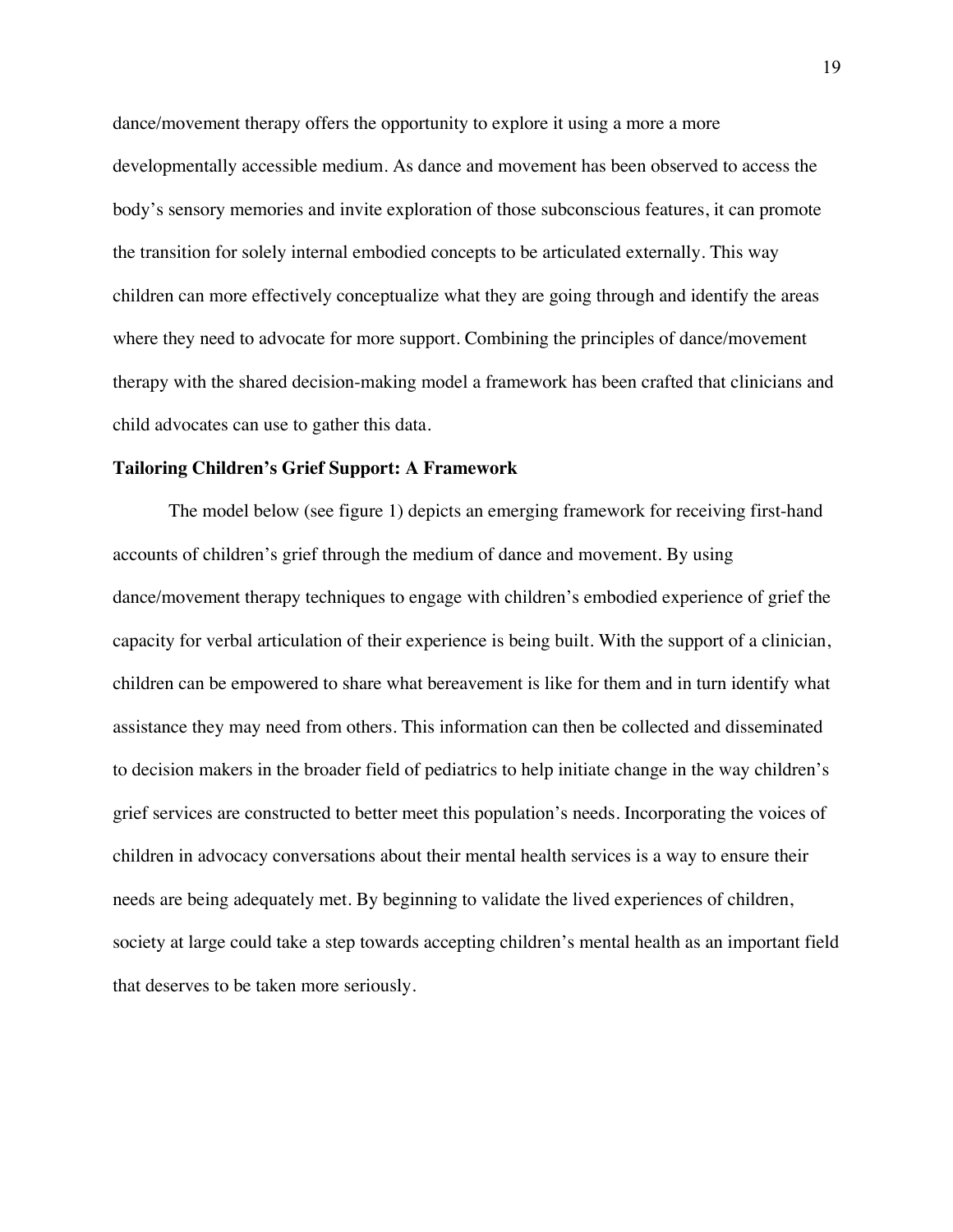# **Figure 1**

*Shows a recommendation for a dance/movement therapy informed process for shared decision-*

*making among grieving children, clinicians, and decision makers.*



Figure 1 displays a coalescence of the research findings and how they present a pathway for growth in the field of children's grief support. Intentionally central to all areas of this model is the child. Their experiences and processes are what inform the construction of grief support services and influence how children's mental health is understood. Each layer of the model highlights the objective that will initiate transition into the next phase. Within the holding space cultivated by the clinician, a grieving child can explore their experience using expressive movement. The clinician may then support and empower the grieving child throughout their process, allowing verbal articulation to manifest authentically as the child navigates their experience. The child's personal accounts may then be communicated by themselves,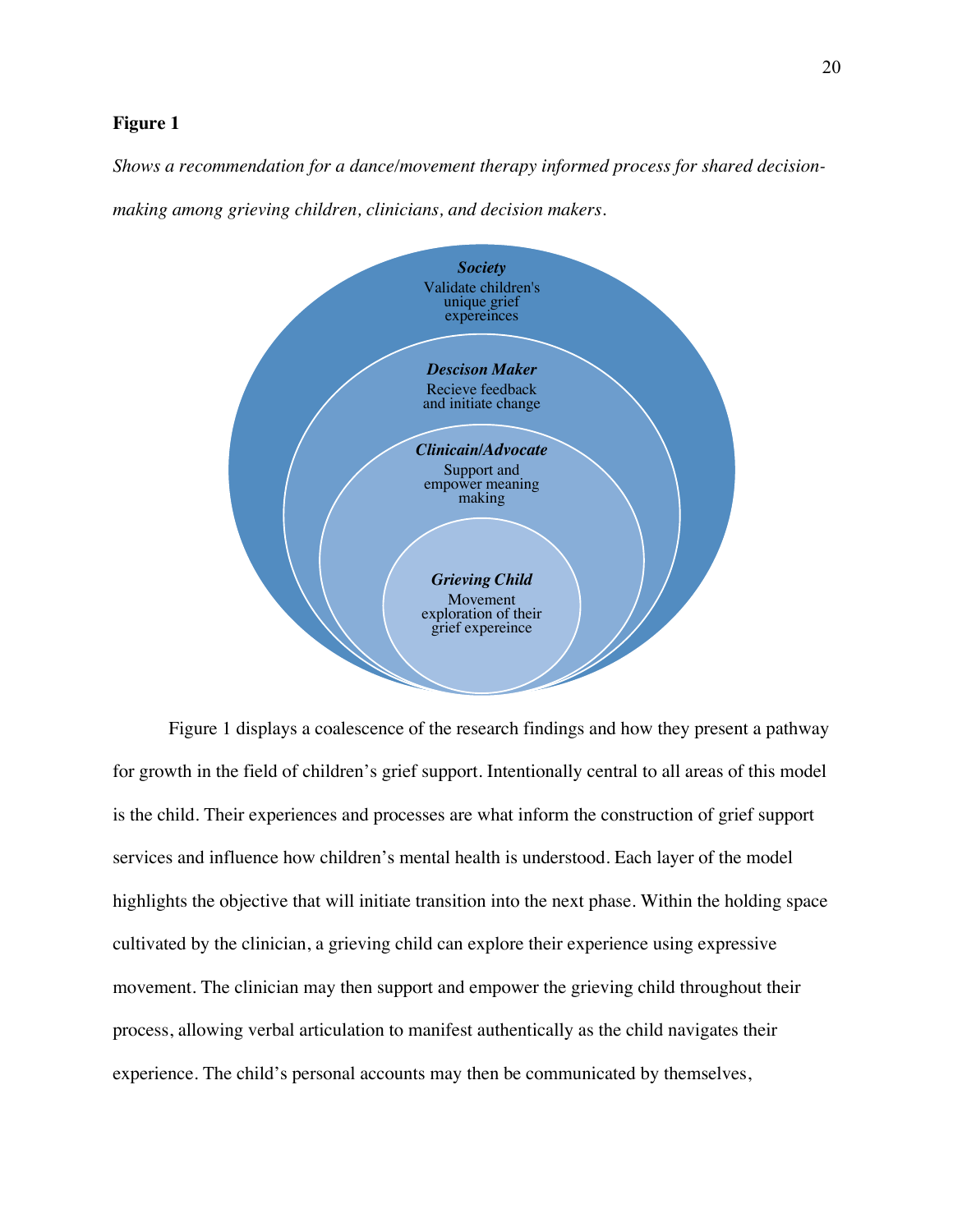collaboratively with the clinician, or solely by an advocate as permitted by The Convention on the Rights of the Child (1989) with relevant decision makers to facilitate any necessary change in the way they are receiving bereavement support. By allowing this communication cycle to occur, validation of children's unique grief experiences is promoted and normalized within society.

#### **Discussion**

The literature revealed three key aspects for consideration when observing the current landscape of children's grief support. These include the need for a better understanding of children's experiences with grief, the potential of dance/movement therapy to help communicate those experiences, and the need for improved advocacy on behalf of or in collaboration with grieving children. Addressing this combination of concerns is what initiated the creation of the tailored grief support framework.

Children's grief and mental health experiences have traditionally been perceived and communicated through the lens of adults, leaving room for misinterpretation of children's grief patterns. Current support practices rely on the client's ability to verbally process the elements of their grief that are affecting them (Worden, 2018), however verbal processing may not be the most developmentally appropriate option for children. Although a child's reaction to the death of a loved one can vary due to contextual factors, these reactions are rarely manifested through verbal means (Chachar et al., 2021). If the child is able to articulate anything about their experience, they regularly report somatic complaints without being able to identify a reason why (Chachar et al., 2021). Death can be a traumatic experience for children, and traumatic memories often disconnect from the brain's speech center and limits an individual's ability to verbally articulate their experience (van der Kolk, 2015). This signifies a major difference between adult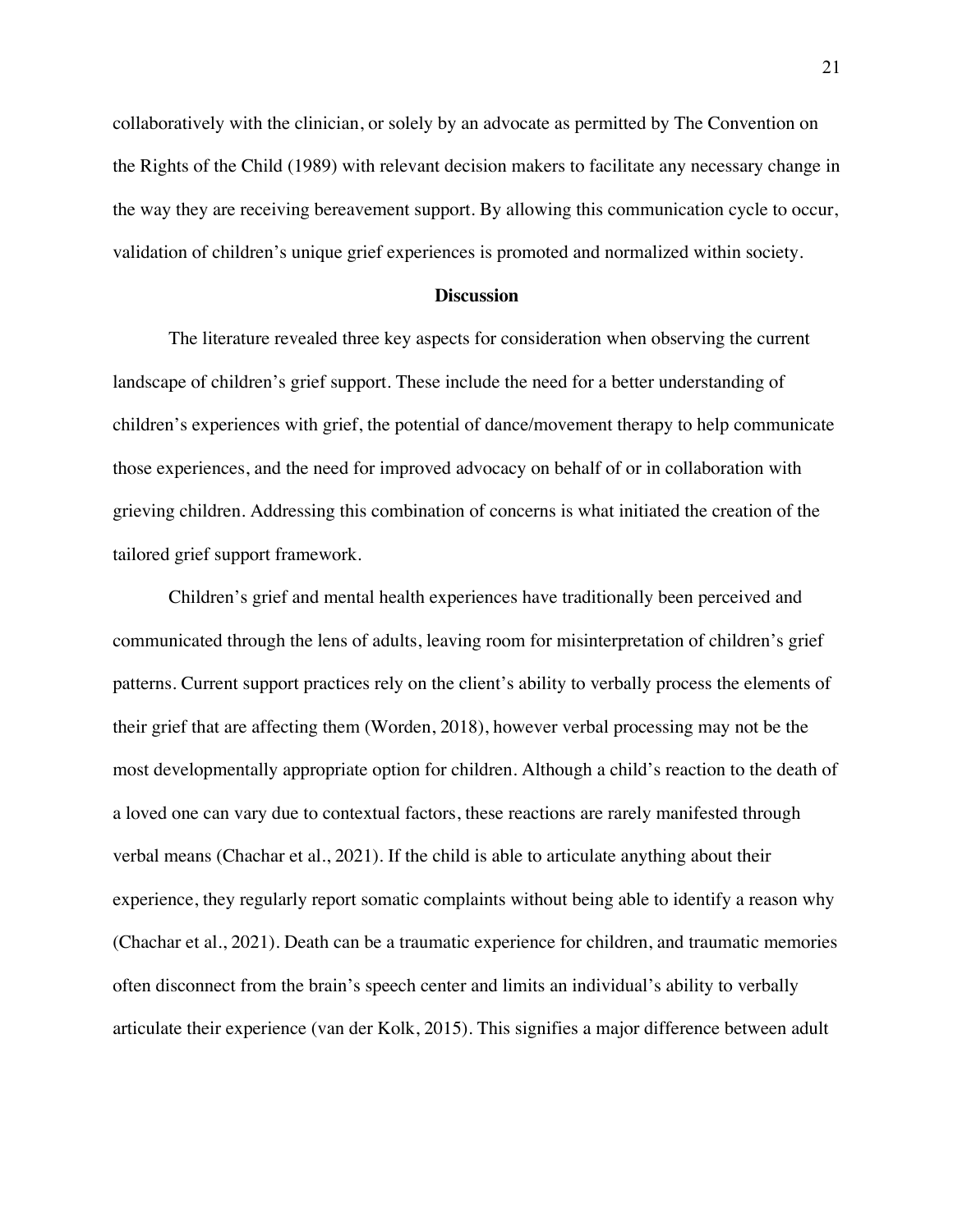and children's grief patterns, and how standard practice within grief support services do not adequately cater to the needs of children.

The only person that can truly convey what the experience of a grieving child is like is the grieving child themselves (Ener & Ray, 2018). Providing them with the opportunity to do so can help quell this cycle of misinformation. Children have voices that they can be empowered to exercise, and if articulating what they have gone through proves to be challenging, dance/movement therapy techniques can help (Arsith & Popa Tănase, 2018). Dance/movement therapy has been observed to facilitate the exploration and processing of traumatic experiences that the body has relocated to a child's subconscious memory (Tortora, 2019). Impactful events like experiencing the death of a loved one during childhood are often registered and organized somatically, sensually, or kinesthetically (Chaiklin & Wengrower, 2009). Nonverbal sense memories such as these can be felt throughout one's life and alter how their sense of self develops (Chaiklin & Wengrower, 2009). Using a nonverbal means of exploring these embodied experiences builds a foundation of understanding that can allow verbal communication to come forth (Tortora, 2019). Being encouraged to use the embodied methods of exploration offered in dance/movement therapy has been observed to support children in feeling more validated in their experience and better equipped with the tools to communicate verbally about it (Philpott, 2013). Dance/movement therapy facilitates meaning to be extended through embodiment (Lauffenburger, 2020) which helps aid in capturing the essence of a child's experience. This leads to a more holistic understanding of their grief. However, it is not just listening to children's wisdom that will create forward progress in improving grief support services, it is actually hearing them and using that information to collaborate and advocate for change.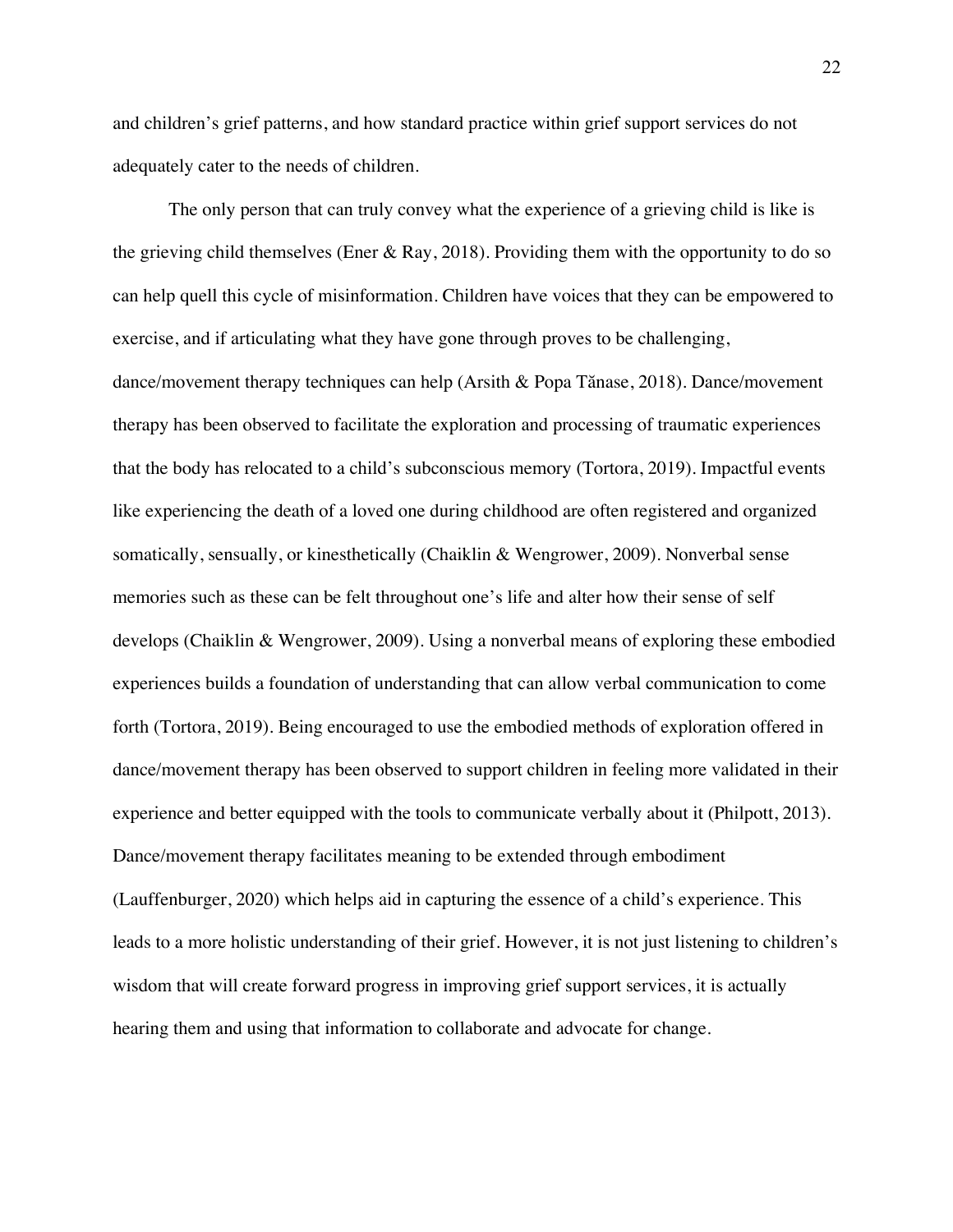As is welcomed by the Convention on the Rights of the Child (1989) children can be invited to contribute to the conversations on topics that affect them, including obtaining mental health services. This can be done through an advocate, in collaboration with an advocate, or independently themselves (Convention on the Rights of the Child, 1989). It is also noted that children maintain freedom of expression when imparting information, which encourages the use of any communication or artistic medium they prefer. There is no legislative precedent that prohibits the use of dance or movement to assist children with communicating their grief experiences to those who have the power to shift current grief support practices. Although this option has been made available, it doesn't seem to be widely utilized. This demonstrates a need for change in the culture of grief support and mental health support services to a more collaborative model. The shared decision-making model provides a glimpse into the benefit of working more collaboratively with clients.

The shared decision-making model emphasizes the importance of seeking client input and keeping them informed on all aspects of their treatment. By demystifying the treatment planning process, explaining rationale behind particular interventions, and asking for feedback on how they have been receiving the supports that are being offered, clients are able to embrace treatment more readily (Bjønness et al., 2020). The rapport and trust cultivated between clinician and client helps the client become an equal collaborator in their healing process. This has led to more positive outcomes from services overall (Bjønness et al., 2020). There is potential for shared decision-making to make a difference in children's grief support services. With dance/movement therapy techniques assisting with possible communication barriers for children (Philpott, 2013), reasons preventing this model from working with this population diminish. Grieving children have a means and the right to advocate for better tailored grief supports.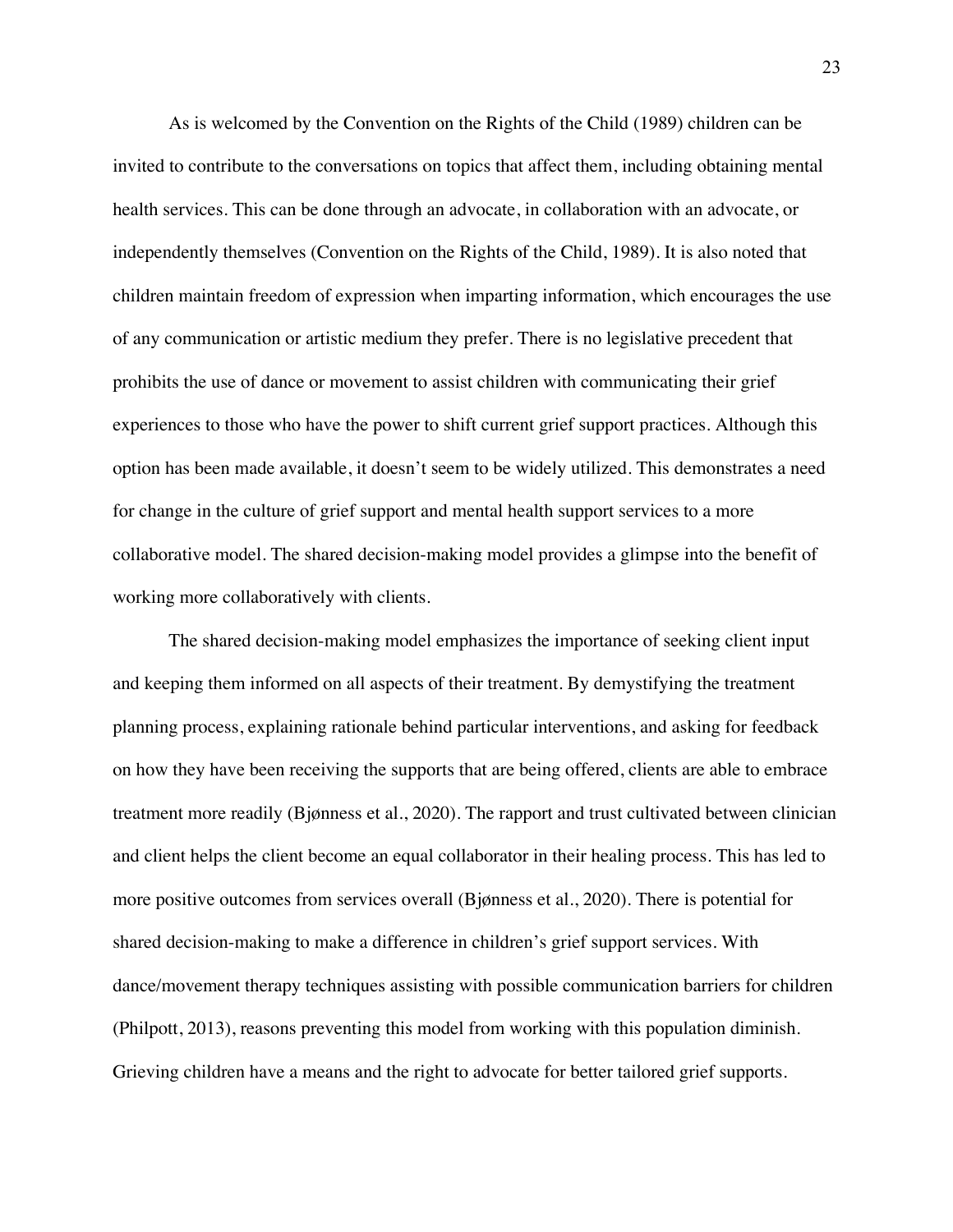## **Recommendations for Future Research**

Areas for further research associated with this topic includes continuing to explore how dance/movement therapy can support grieving children, continuing to investigate the efficacy of shared decision-making in the children's mental health field, assessing the accessibility of advocacy opportunities for children and their advocates, and exploring how arts-based advocacy is received by decision makers. Current research in these areas demonstrate quality findings to consider, however the quantity of studies to reference is still limited.

In conclusion, the tailored grief support framework is presented as a recommendation for how dance/movement therapy could be used as an advocacy tool for children seeking grief support. Participating in a movement-based exploration of their grief invites a more developmentally appropriate means of processing their experience. As a result, the child will be better equipped to articulately communicate their experience with grief (Tortora, 2019). A dance/movement therapist's role would be to support the child in this process and empower them to communicate authentically about their grief. From there the information gathered can be conveyed to the individuals who have the power to initiate change in the children's mental health field. This promotes shared decision-making within the children's mental health field in order to create better informed support services for grieving children.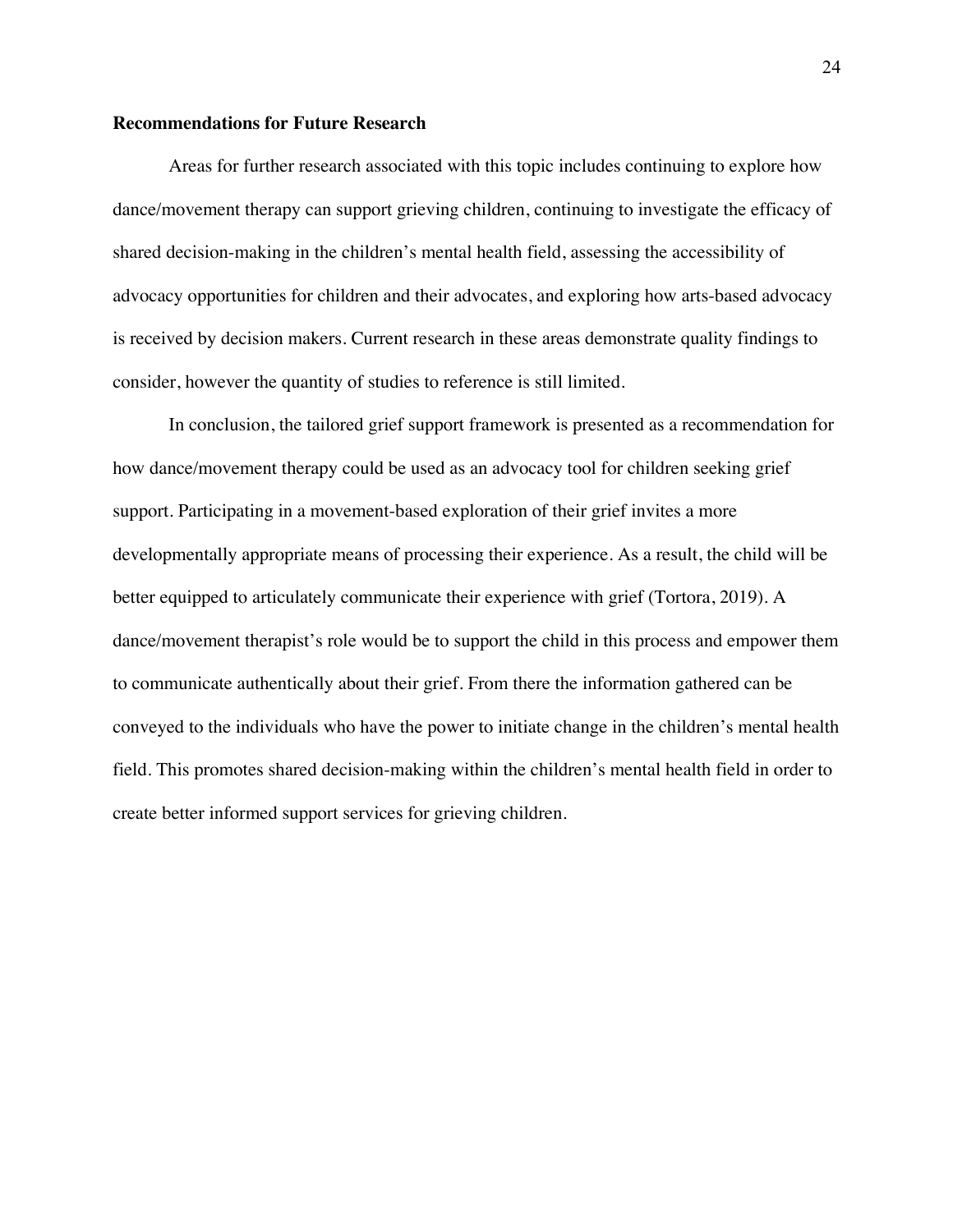#### References

- American Dance Therapy Association. (2020). *What is Dance/Movement therapy?* American Dance Therapy Association. Retrieved December 5, 2021, from https://adta.memberclicks.net/what-is-dancemovement-therapy.
- American Psychological Association. (2022) Trauma. Retrieved February 7, 2022 from http://www.apa.org/topics/trauma/index.aspx.
- Arsith, M., & Popa Tănase, D, A. (2018). Nonverbal Communication through Dance. *Acta Universitatis Danubius: Communicatio*, *12*(1), 53–63.
- Bjønness, S., Viksveen, P., Olav Johannessen, J., & Storm, M. (2020). User participation and shared decision-making in adolescent mental healthcare: a qualitative study of healthcare professionals' perspectives. *Child and Adolescent Psychiatry and Mental Health*, *14*(1), 1–9. https://doi-org.ezproxyles.flo.org/10.1186/s13034-020-0310-3
- Bjønness, S., Grønnestad, T., & Storm, M. (2020). I'm not a diagnosis: Adolescents' perspectives on user participation and shared decision-making in mental healthcare. *Scandinavian Journal of Child and Adolescent Psychiatry and Psychology*, *8*(i\_current). https://doi-org.ezproxyles.flo.org/10.21307/sjcapp-2020-014
- Brinkmann, S. (2019). The body in grief. *Mortality*, *24*(3), 290–303. https://doiorg.ezproxyles.flo.org/10.1080/13576275.2017.1413545
- Chachar, A. S., Younus, S., & Ali, W. (2021). Developmental Understanding of Death and Grief Among Children During COVID-19 Pandemic: Application of Bronfenbrenner's Bioecological Model. *Frontiers in Psychiatry*, *12*. https://doiorg.ezproxyles.flo.org/10.3389/fpsyt.2021.654584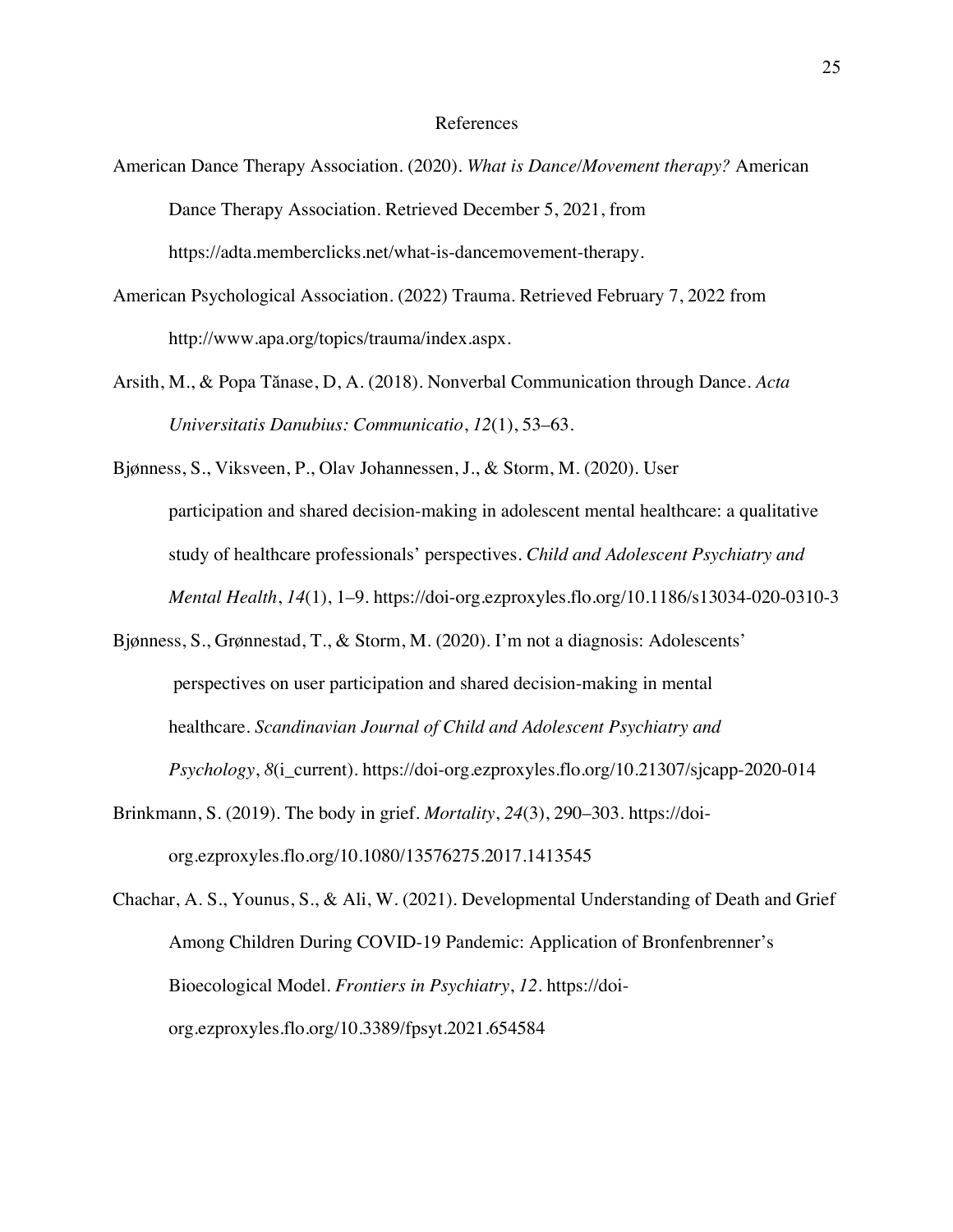- Chaiklin, S, Wengrower, H. (2009). Eds. *The art and science of Dance/Movement Therapy: Life is dance.* New York: Routledge.
- Ener, L., & Ray, D. C. (2018). Exploring Characteristics of Children Presenting to Counseling for Grief and Loss. *Journal of Child & Family Studies*, *27*(3), 860–871. https://doiorg.ezproxyles.flo.org/10.1007/s10826-017-0939-6

Lauffenburger, S. K. (2020). 'something more': The unique features of Dance Movement therapy/psychotherapy. *American Journal of Dance Therapy*, *42*(1), 16–32. https://doi.org/10.1007/s10465-020-09321-y

- Melhem, N. M., Porta, G., Shamseddeen, W., Walker Payne, M., & Brent, D. A. (2011). Grief in children and adolescents bereaved by Sudden parental death. *Archives of General Psychiatry*, *68*(9), 911. https://doi.org/10.1001/archgenpsychiatry.2011.101
- Philpott, E. (2013). Moving Grief: Exploring Dance/Movement Therapists' Experiences and Applications with Grieving Children. *American Journal of Dance Therapy*, *35*(2), 142. https://doi-org.ezproxyles.flo.org/10.1007/s10465-013-9158-x
- Rolls, L., & Payne, S. A. (2007). Children and young people's experience of UK childhood bereavement services. *Mortality*, *12*(3), 281–303. https://doiorg.ezproxyles.flo.org/10.1080/13576270701430585
- Salinas, C. L. (2021). Playing to heal: The impact of bereavement camp for children with grief. *International Journal of Play Therapy*, *30*(1), 40–49. https://doiorg.ezproxyles.flo.org/10.1037/pla0000147
- Skokauskas, N., Fung, D., Flaherty L., von Klitzing, K., Pūras, D., Servili, C., Dua, T., Falissard, B., Vostanis, P., Moyano, M., Feldman, I., Clark, C., Boričević, V., Patton, G., Leventhal, B., & Guerrero, A. (2019). Shaping the future of child and adolescent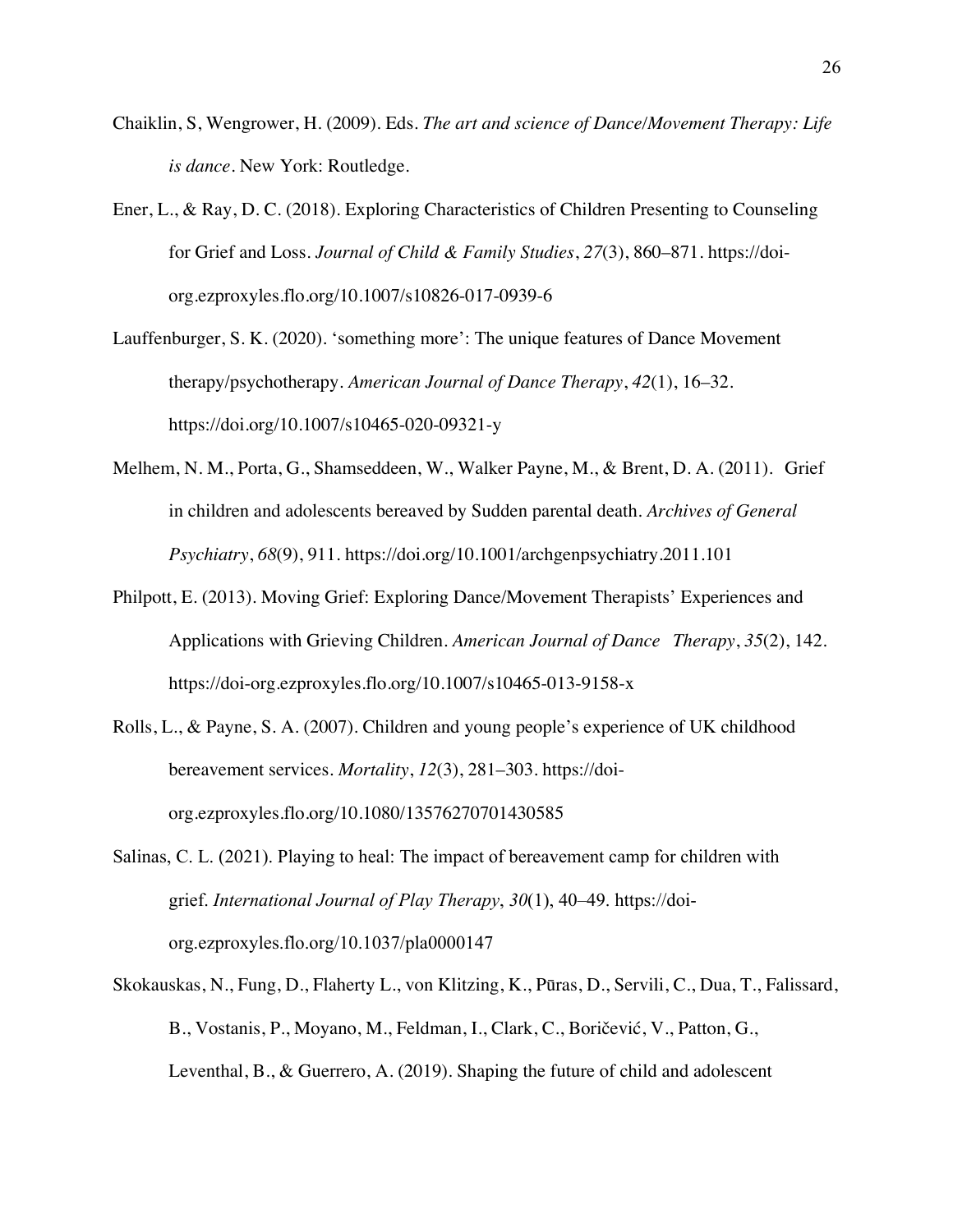psychiatry. *Child and Adolescent Psychiatry and Mental Health*, *13*(1), 1–7. https://doiorg.ezproxyles.flo.org/10.1186/s13034-019-0279-y

- Tortora, S. (2019). Children are born to Dance! Pediatric Medical Dance/Movement therapy: The view from integrative pediatric oncology. *Children*, *6*(1), 14. https://doi.org/10.3390/children6010014
- United Nations Convention on the Rights of the Child, November 20, 1989, https://www.ohchr.org/EN/ProfessionalInterest/Pages/CRC.aspx
- van der Kolk, B. (2015) The body keeps the score: brain, mind and body in the healing of trauma. New York: Penguin.
- Worden, J. W. (2018). *Grief counseling and grief therapy: a handbook for the mental health practitioner* (Fifth edition.). Springer Publishing Company, Inc.